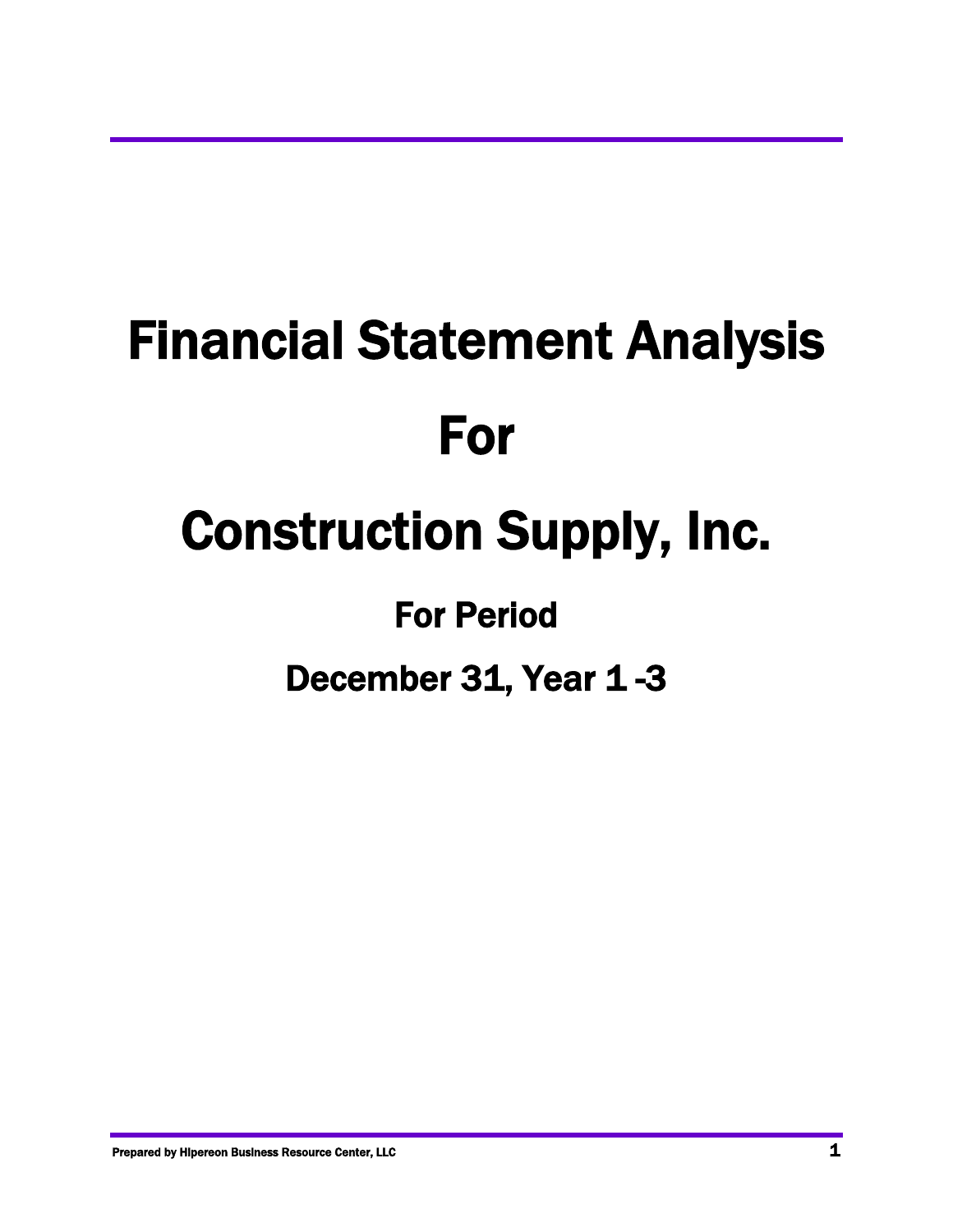## Table of Contents

|                                         | Page                    |
|-----------------------------------------|-------------------------|
|                                         | 3                       |
| <b>Business' Financial Performance:</b> |                         |
| $\bullet$                               | $\overline{\mathbf{4}}$ |
| $\bullet$                               | $\overline{7}$          |
| $\bullet$                               | 9                       |
| $\bullet$                               | 13                      |
| $\bullet$                               | 18                      |
|                                         | 23                      |
|                                         | 27                      |
|                                         | 30                      |
|                                         | 31                      |
|                                         | 39                      |
| <b>Attachments:</b>                     |                         |
| $\bullet$                               | 41                      |
| $\bullet$                               | 42                      |
|                                         | 43                      |
| $\bullet$                               | 44                      |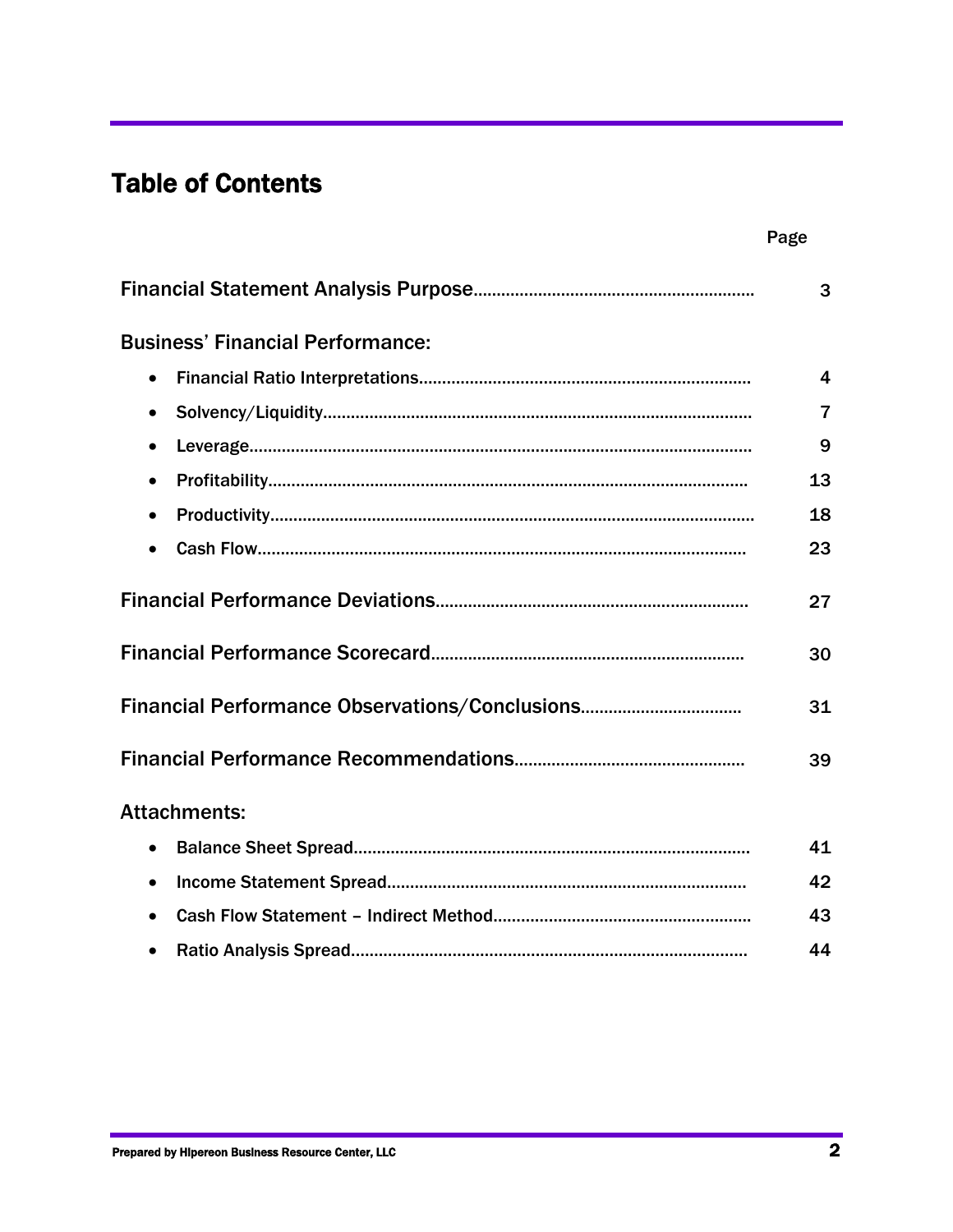Per your request, we have completed an analysis of the financial statements for Construction Supply Inc. The objective of the analysis was to provide an independent assessment of the Company's overall financial condition.

This report summarizes key measures used by; outsiders like bankers evaluating credit worthiness or potential investors evaluating potential investment opportunities, in addition to internal management evaluating financial performance. The report contains the results of numerous financial calculations, along with our observations about the financial performance and trends over the period analyzed.

We did not complete any independent audit activities to verify the accuracy of your company's financial statements. The observations/conclusions derived are based on the accuracy of the financial performance information you provided.

This analysis examines your company's:

- Solvency/Liquidity Bill Paying Capacity
- Safety Funding Structure Risk
- Profitability Economic Performance
- Productivity Asset Mix/Asset Productivity/Asset Quality
- Cash Flow Internal and External Sources of Cash Flow

As part of the analysis, we compared your company's operating performance against benchmark statistics for comparably sized businesses; engaged in the same industry sector. The industry financial performance statistics used were created by Risk Management Associates (RMA), the National Association of bank credit officers.

RMA produces financial performance information based on business financial statements provided by their affiliate banks throughout the country on an industry sector basis. The names of the businesses are redacted from the financial statements before they are submitted to RMA to protect confidentiality.

The RMA Annual Statement Study is used by commercial lenders throughout the country in their business loan underwriting process to help determine business credit worthiness.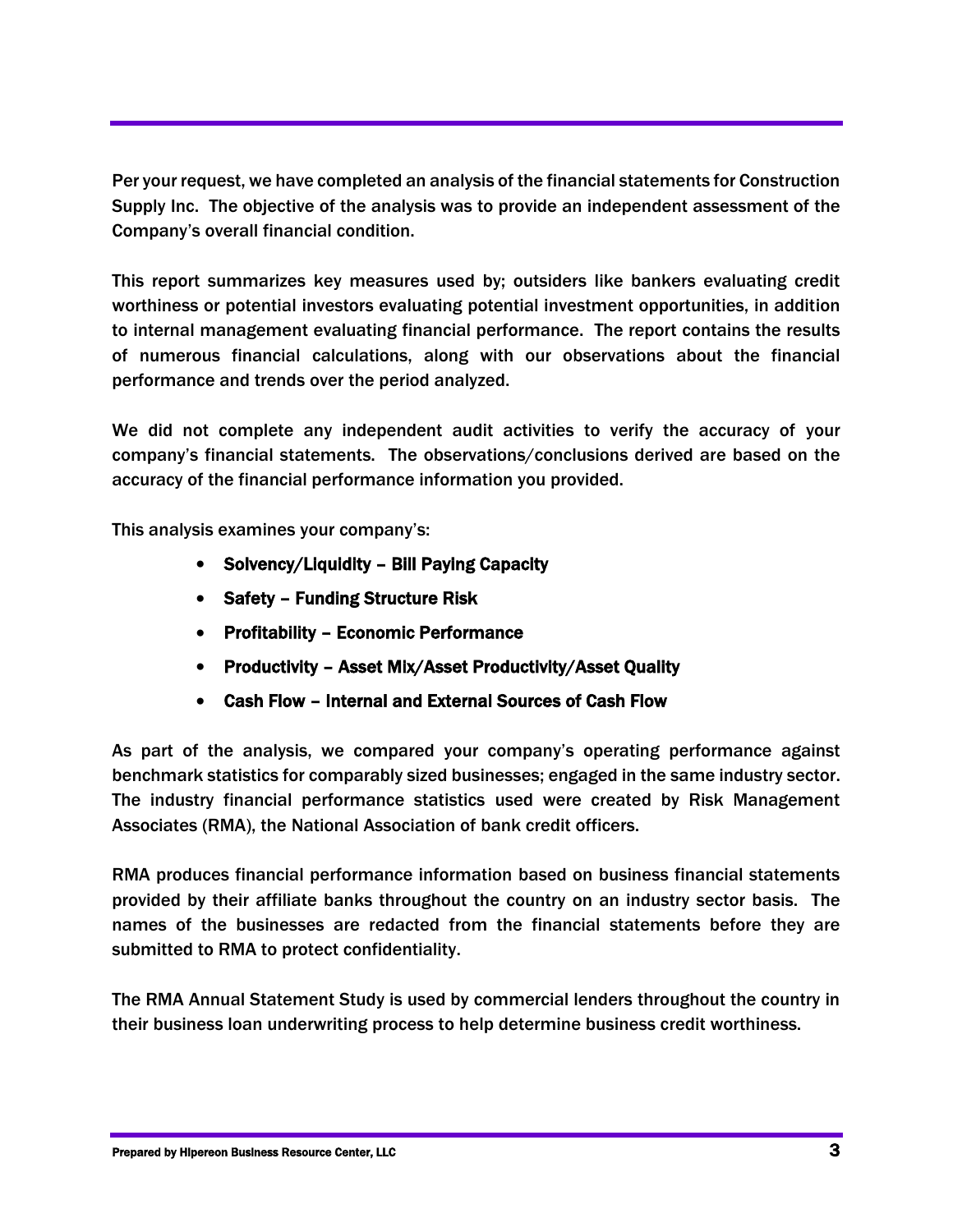As part of this comparison exercise, we calculated specific performance deviations between your company's performance and the RMA industry benchmark standards.

The report concludes with a summary of our overall financial performance observations and structural recommendations.

## Financial Ratio Interpretations

We calculated a series of fourteen (14) Financial Ratios as a primary analytical tool for this report. Eight (8) of the Ratios measure specific financial structure issues and six (6) of the Ratios measure specific utilization rates. To help describe the results of the Ratio calculations, we have utilized our unique language of dollars and cents.

Ratios contain two numbers. The top number is called the Object Number and the bottom number is called the Subject Number. The intent of the analysis is to measure the size of the Object Number in comparison to the Subject Number.

To describe each of the Eight (8) Financial Ratios, we place dollar (\$) signs in front of the numbers. The bottom number is the subject of the analysis. We begin the description of the Ratio using the Subject Number and we set this number equal to \$1.00.

Scheduled below is an example of a Financial Ratio along with a description of the Ratio calculation utilizing the language of dollars and cents:

| Ratio format:   | <b>Object Number</b>  |  |
|-----------------|-----------------------|--|
|                 | <b>Subject Number</b> |  |
| Sample ratio:   | <b>Net Profits</b>    |  |
|                 | <b>Sales</b>          |  |
| Calculation:    | \$125,000             |  |
|                 | \$2,500,000           |  |
| Interpretation: | \$0.05                |  |
|                 | \$1.00                |  |

The example above represents an analysis of Net Profits generated on Total Sales for the year.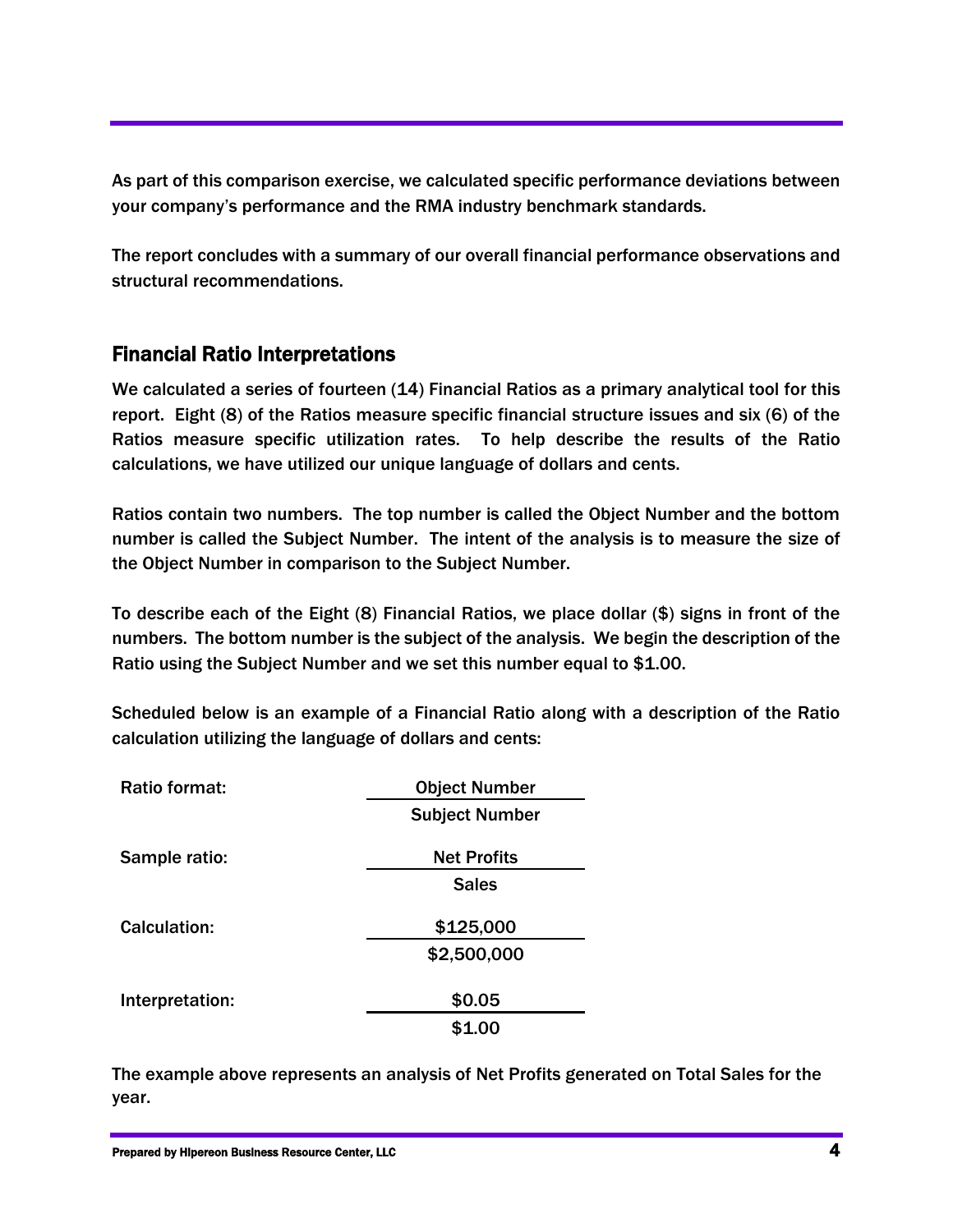Sales volume for the period measured is \$2,500,000.00 and the Net Profits generated for the same period measured is \$125,000.00. The Subject of the analysis is Total Sales generated and the Object of the analysis is the Net Profits generated.

Utilizing the language of dollars and cents, the results of the Ratio analysis is described by saying, "For every dollar of Sales generated, the business produced five cents in Net Profits." This represented a 5.0% return on Sales.

The six (6) Financial Utilization Rate Ratios measure the average length of time it takes; to collect Accounts Receivable, sell Inventory, and pay Accounts Payable. The pace of these activities dictates the dollar size of these Assets and Liabilities on the Balance Sheet and has a direct impact on the level of operating cash flow produced internally by the business.

Scheduled below is an example of a Financial Utilization Rate Ratio along with a description of the Ratio calculation:

| Ratio format:   | <b>Object Number</b>       |
|-----------------|----------------------------|
|                 | <b>Subject Number</b>      |
| Sample ratio:   | <b>Sales</b>               |
|                 | <b>Accounts Receivable</b> |
| Calculation:    | \$2,500,000                |
|                 | \$250,000                  |
| Interpretation: | 10 times                   |

The Rate of Accounts Receivable Collections is ten (10) times per year. This rate translates into an average Collection Period of:

> 365 Days 10.0 Times

Average Accounts Receivable Collection Period is 36.5 Days.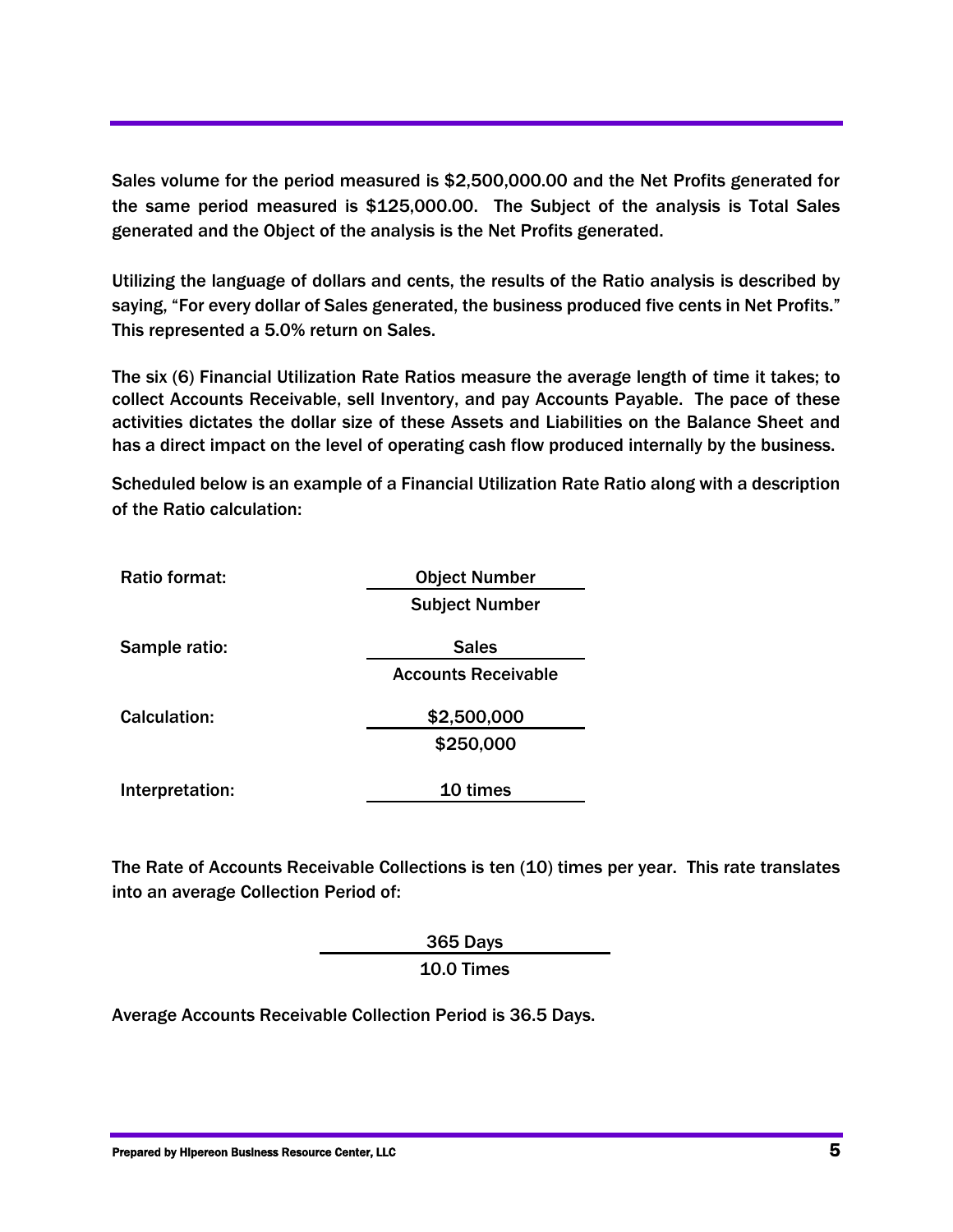Accounts Receivable and Inventory are listed as Current Assets because Accounts Receivable are expected to be collected within a year of making the sale and Inventory is expected to be sold within a year of purchase. Accounts Payable are listed as Current Liabilities because they are expected to be paid within a year of receiving the invoice.

The term Turnover speaks to the average length of time it takes to; collect Accounts Receivable, sell Inventory, and pay Accounts Payable. The longer the timeline, the larger dollar size these items will be on the Balance Sheet. The shorter the timeline, the smaller the Balance Sheet dollar size will be on the Balance Sheet.

When you evaluate a Balance Sheet it is important to understand its construction logic. Assets listed on the left-side of the document are listed in descending order of their life/usage expectancy. Current Assets have a life/usage expectancy of less than one-year, Fixed Assets are greater than one year, and Other/Intangible have a life/usage expectancy for even longer periods.

The Balance Sheet's funding structure on the right-hand side follows similar logic. Debt which must be repaid, is listed first. Current Liabilities are to be paid within then next twelve months while Long-term Debt has a longer repayment structure. The other source of funding, Equity, does not have a repayment requirement and it is listed last.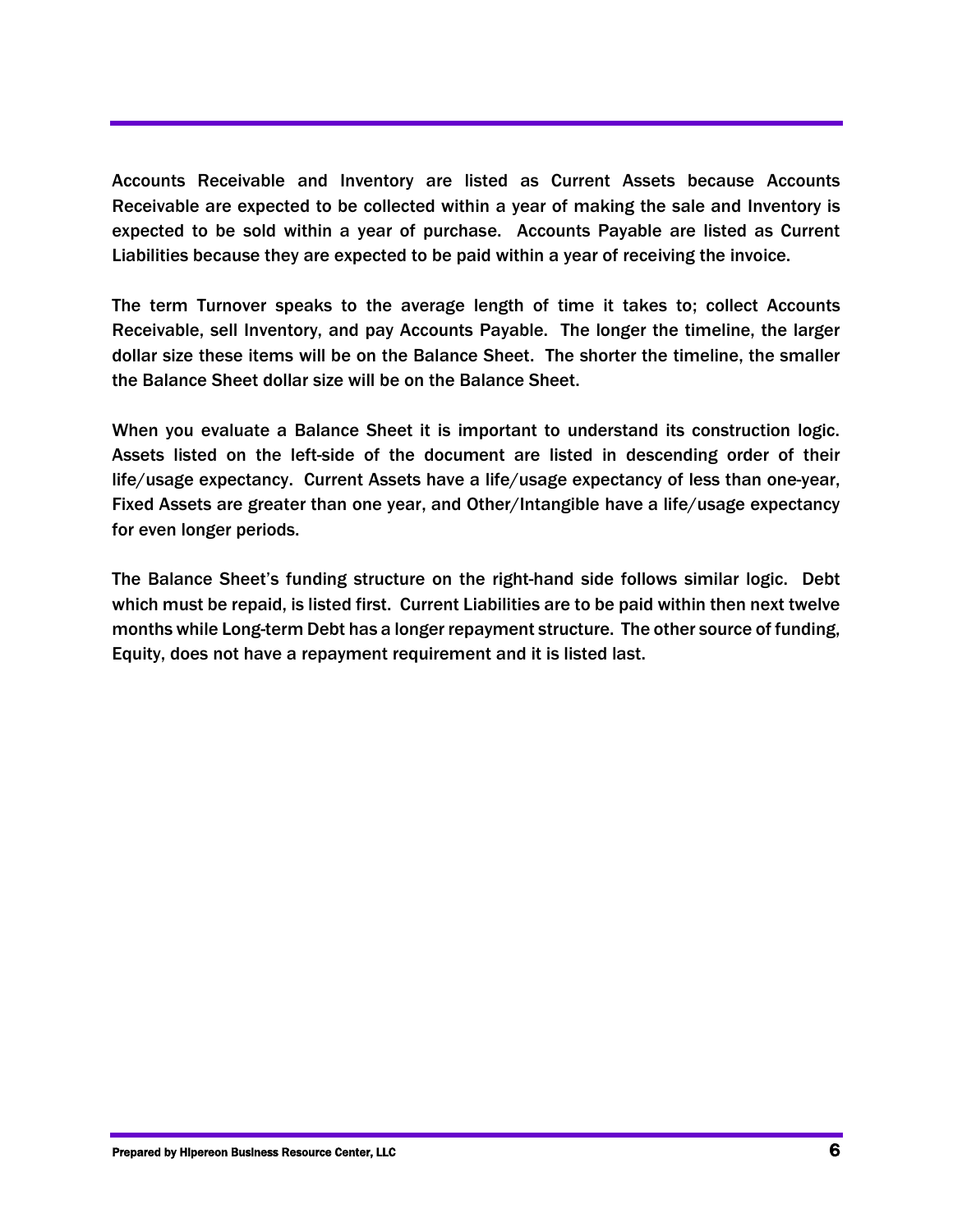## Construction Supply Inc.'s Financial Performance

## Solvency/Liquidity – Business Bill Paying Capacity

The first performance measure we examined was your company's Solvency/Liquidity position. This analysis evaluates the Company's ability to pay its outstanding short-term obligations, listed as Current Liabilities on the Balance Sheet.

The cash flow capacity to pay Current Liabilities will be generated primarily from the management of the Current Assets listed on the Balance Sheet. Operating cash inflow is generated from; Sales made on a cash basis, Accounts Receivable collected, and the consideration of non-cash expenses like depreciation and amortization incurred in the period. A company's Solvency/Liquidity is measured by the Current and Quick ratios.

#### Current Ratio

The Current Ratio compares the dollar size of the Current Liabilities against the dollar size of the Current Assets. It is calculated by:

> Current Assets Current Liabilities

Current Liabilities by accounting definition are debts/bills due to be paid within 12 months of the date the Balance Sheet. Current Assets are assets that will be utilized within the next 12 months to produce operating cash flow.

This Ratio is described by starting from the bottom of the Ratio. For every dollar of Current Liabilities due to be paid in the next 12 months, how many dollars of Current Assets are available to pay these obligations? As a rule of thumb, financial analysts like to see a minimum relationship of \$2.00 of Current Assets available to pay every \$1.00 of Current Liabilities.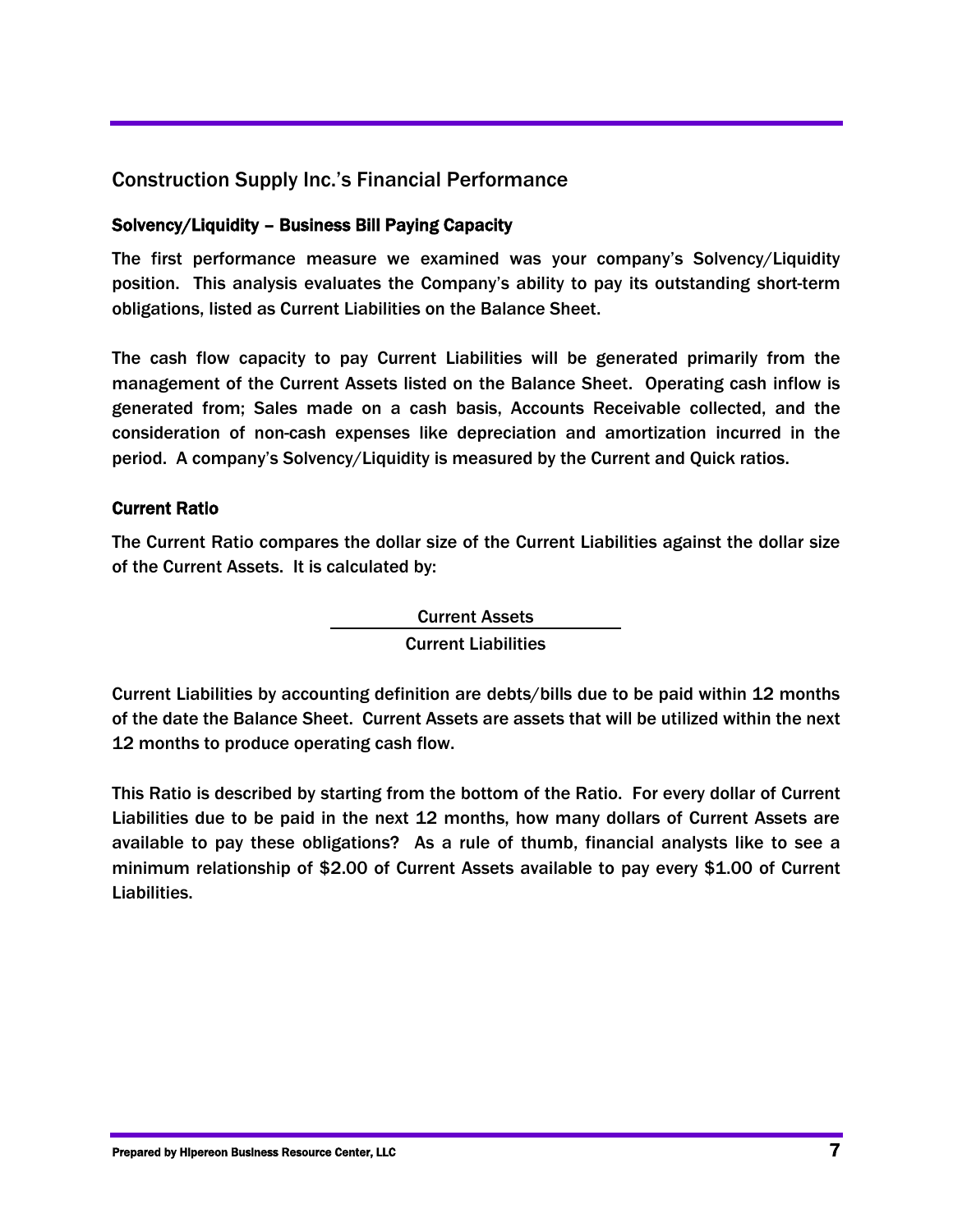The Table below reflects the results of the Current Ratio analysis for your company over the last 3 fiscal year ends:

|                           | Year 1 | Year <sub>2</sub> | Year 3 | Industry<br><b>Benchmark</b> |
|---------------------------|--------|-------------------|--------|------------------------------|
| <b>Liquidity/Solvency</b> |        |                   |        |                              |
| Current                   | 1.70   | 1.48              | 1.32   | 1.70                         |

In Year 1, for every \$1.00 of Current Liabilities, your company had \$1.70 in Current Assets available to pay these obligations. In Year 2, bill paying capacity declined to \$1.48 for each \$1.00 of Current Liabilities and continued to decrease to \$1.32 in Year 3.

The Benchmark standard listed in the Table reflects the RMA Median for comparably sized businesses engaged in the whole distribution of building materials/supplies. The RMA data was compiled from a group of 272 comparably sized businesses.

The analysis of the Current Ratio reflects a declining trend in bill paying capacity over the 3 year period. The most recent year end level of \$1.32 is below the RMA median industry standard of \$1.70.

## Quick Ratio

The Quick Ratio represents a more stringent test of the business's ability to pay its shortterm obligations. This calculation considers only those Current Assets which are most easily or quickly convertible into cash. This analysis eliminates Inventory and any other Current Assets identified as less liquid. The Quick Ratio is calculated by:

> Liquid Assets (Cash, ARs, Marketable Securities, etc.) Current Liabilities

This analysis measures the size of the liquid Current Asset pool against the total Current Liabilities. While the Current Ratio assumes you have time to convert Current Assets into cash to pay obligations coming due; the Quick Ratio measures your immediate ability to generate the cash needed to pay the Current Liabilities. As a rule, business financial analysts like to see a minimum relationship of \$1.00 of liquid Current Assets for every \$1.00 of Current Liabilities.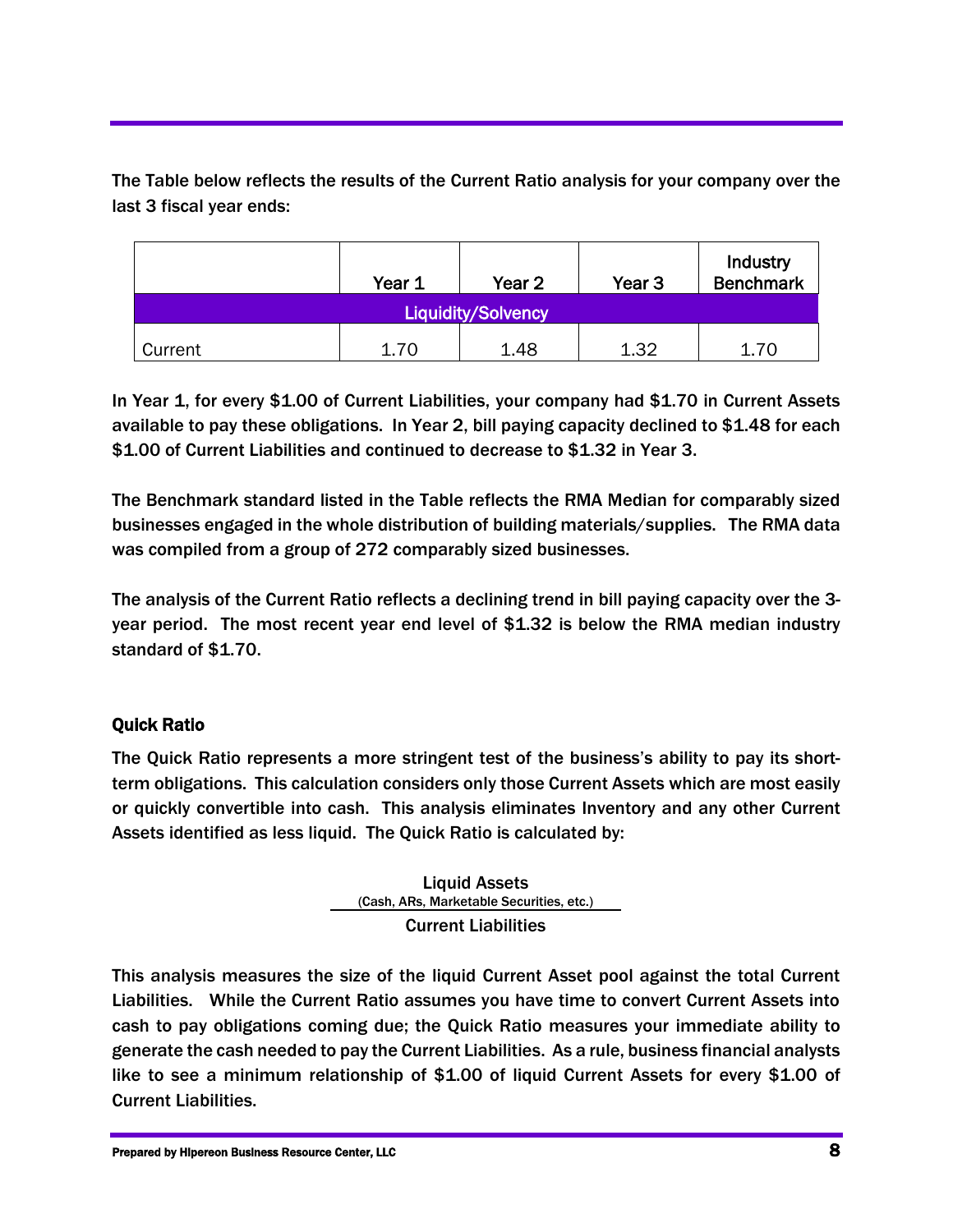Any time the Quick Ratio is less than \$1.00/\$1.00, the business on paper is technically insolvent. If there was an immediate demand to pay the Current Liabilities, the business would not be able to make the payments. This could lead to business bankruptcy or outright business operating failure.

The Table below reflects your company's Quick Ratio:

|                           | Year 1 | Year 2 | Year 3 | Industry<br><b>Benchmark</b> |
|---------------------------|--------|--------|--------|------------------------------|
| <b>Liquidity/Solvency</b> |        |        |        |                              |
| Quick                     | 0.70   | 0.59   | 0.47   | 0.90                         |

In Year 1, for every \$1.00 of Current Liabilities, your company had 70¢ in Liquid Assets available to pay. In Year 2 it declined to 59¢ and continued to decrease to 47¢ in Year 3. The RMA median standard for the industry is 90¢. The Company's Quick Ratio results are declining over time and are below the industry standard.

The RMA benchmark indicates businesses engaged in this industry are challenged to generate timely bill paying capacity given the mix of Assets they have on their Balance Sheet. As a result of this liquidity challenge, businesses in this industry sector typically cannot afford to carry significant amounts of debt they must repay.

## Leverage – Funding Structure Risk

The next financial measure evaluates your company's funding structure. Capital used to acquire the Assets listed on the Balance Sheet comes from owners of the business or from creditors of the business.

Owner contributions to the funding effort is reflected as Equity on the Balance Sheet. Capital that is provided by creditors is listed as Liabilities on the Balance Sheet.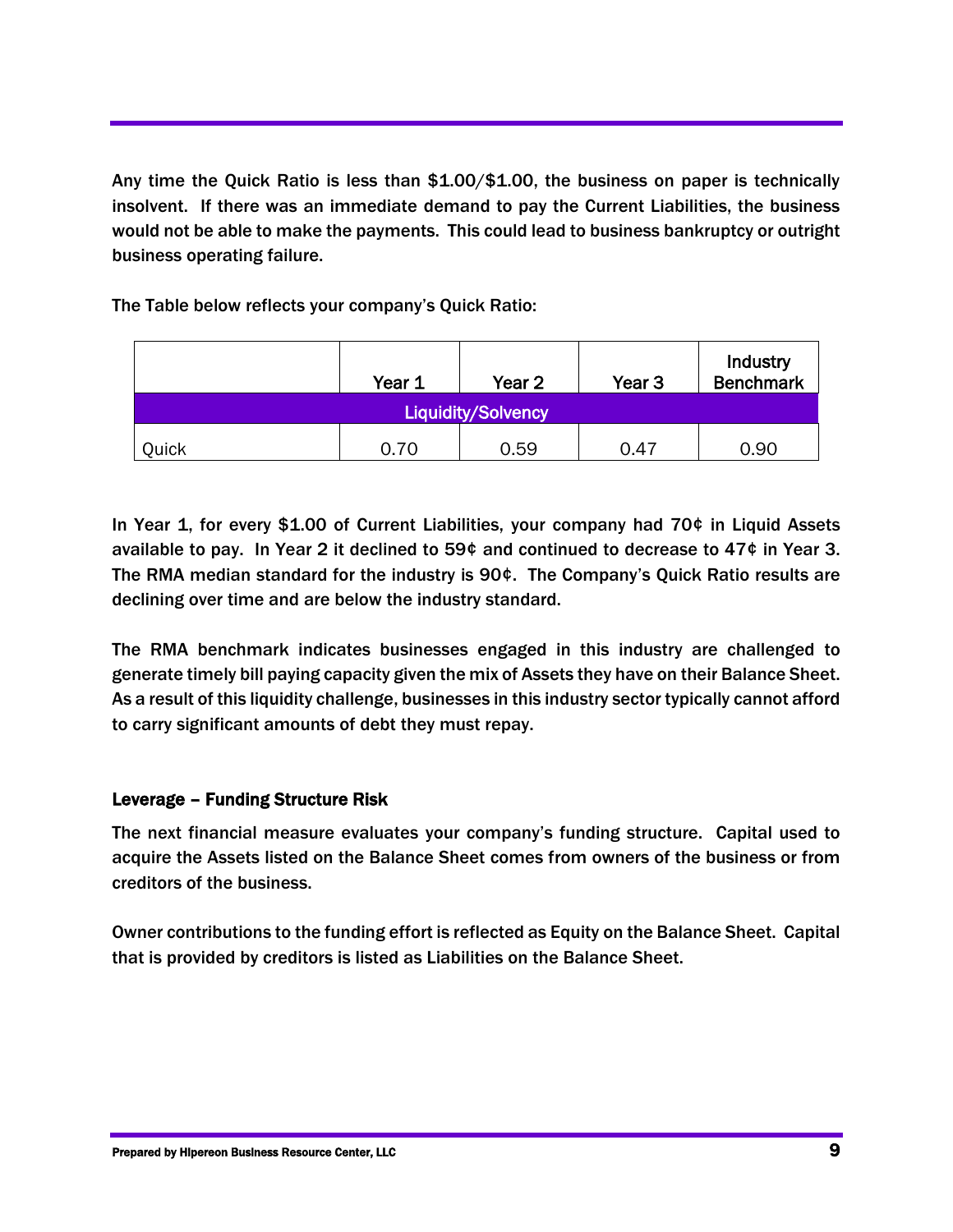Equity capital represents the owners' investment in the business. Equity holders have ownership rights that enable the ability to control the management decision making processes for the business. Capital provided by creditors is acquired based on an agreement between the business owner(s) and the various providers. The agreement will specifically define the cost for the usage of the capital provided and the requirements for repayment.

All capital has a cost for usage. Business owners put capital in their business that could potentially be invested in other ways. By choosing to put their capital in their business, they intentionally forgo alternative investment options, and the potential returns that could be generated. To justify the risks associated with making an investment in their business, owners need to generate a reasonable rate of return.

Capital provided by creditors typically carries a specific interest rate charge for usage and both the interest and the principal must be repaid in a defined timeline.

Ultimately, every business must be capitalized in a safe manner. A reasonable return on investment must be produced to incent the business owner(s) to continue to operate the business, and the capacity to repay the interest and principal to the creditors in compliance with the terms defining repayment requirements must be generated by the business.

## Debt to Equity Ratio

Leverage is measured by calculating the Debt to Equity Ratio. This Ratio measures the dollar size of the Equity against the dollar size of the Total Liabilities. For every dollar of capital provided by the owners, how much capital is being provided by the creditors?

The funding structure of a business is considered safe when the business can operationally generate the cash flow capacity to repay the Liabilities in the normal course of business. A business is considered highly leveraged if a substantial portion of the total capital used to fund the business is being provided by creditors.

The higher the Debt to Equity Ratio, the greater the funding structure risk. Ultimately, every business will reach a position where it is not operationally able to repay all the Liabilities.

Access to capital provided by creditors is dependent on the borrower's ability to repay. The more leveraged a business becomes, the less likely it will be able to secure additional loans from a financial institution.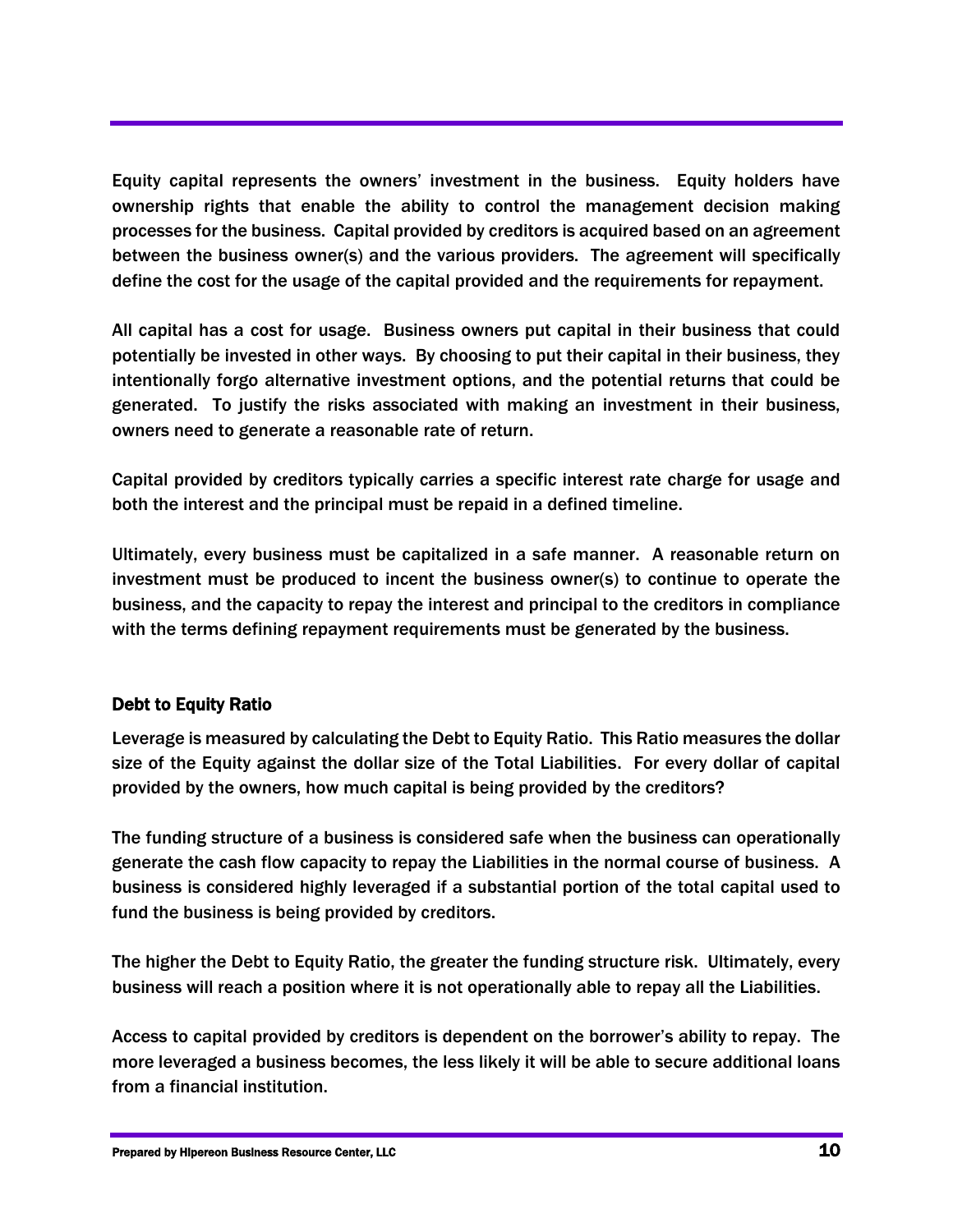Funding structure risk is a part of being in business. To sustain the business, the funding structure must be manageable and cash flow affordable.

This Ratio reflects the owner's willingness to take on and manage the risks associated with capital provided by creditors. A high ratio suggests a high degree of funding structure risk, while a low ratio may indicate a conservative funding structure risk position. The ratio is calculated by:

## Total Liabilities Equity

This Ratio states for every dollar of Equity Capital (money the owners have invested and retained) the business has "X" dollars in Capital provided by creditors. In today's business marketplace, the Debt to Equity Ratio should typically be \$3.00/\$1.00 or lower.

Your company's Leverage Ratio has been/is:

|                | Year 1 | Year <sub>2</sub> | Year <sub>3</sub> | Industry<br><b>Benchmark</b> |
|----------------|--------|-------------------|-------------------|------------------------------|
| Leverage       |        |                   |                   |                              |
| Debt to Equity | 1.44   | 2.07              | 3.50              | 1.30                         |

In Year 1, for every \$1.00 of Equity, your company had \$1.44 in Total Liabilities. Leverage increased in Year 2 to \$2.07 and continued to increase to \$3.50 in Year 3. The RMA Median Debt to Equity Ratio indicated for every \$1.00 of Equity, creditors collectively were providing \$1.30.

Your Company's Balance Sheet reflects an increasing level of funding structure risk during the 3-year period. The most recent year end Debt to Equity Ratio is substantially above the RMA industry standard of \$1.30. To compound the concern for funding structure risk, most of the Liabilities listed on your Balance Sheet are Current Liabilities that are due to be repaid in the next 12 months.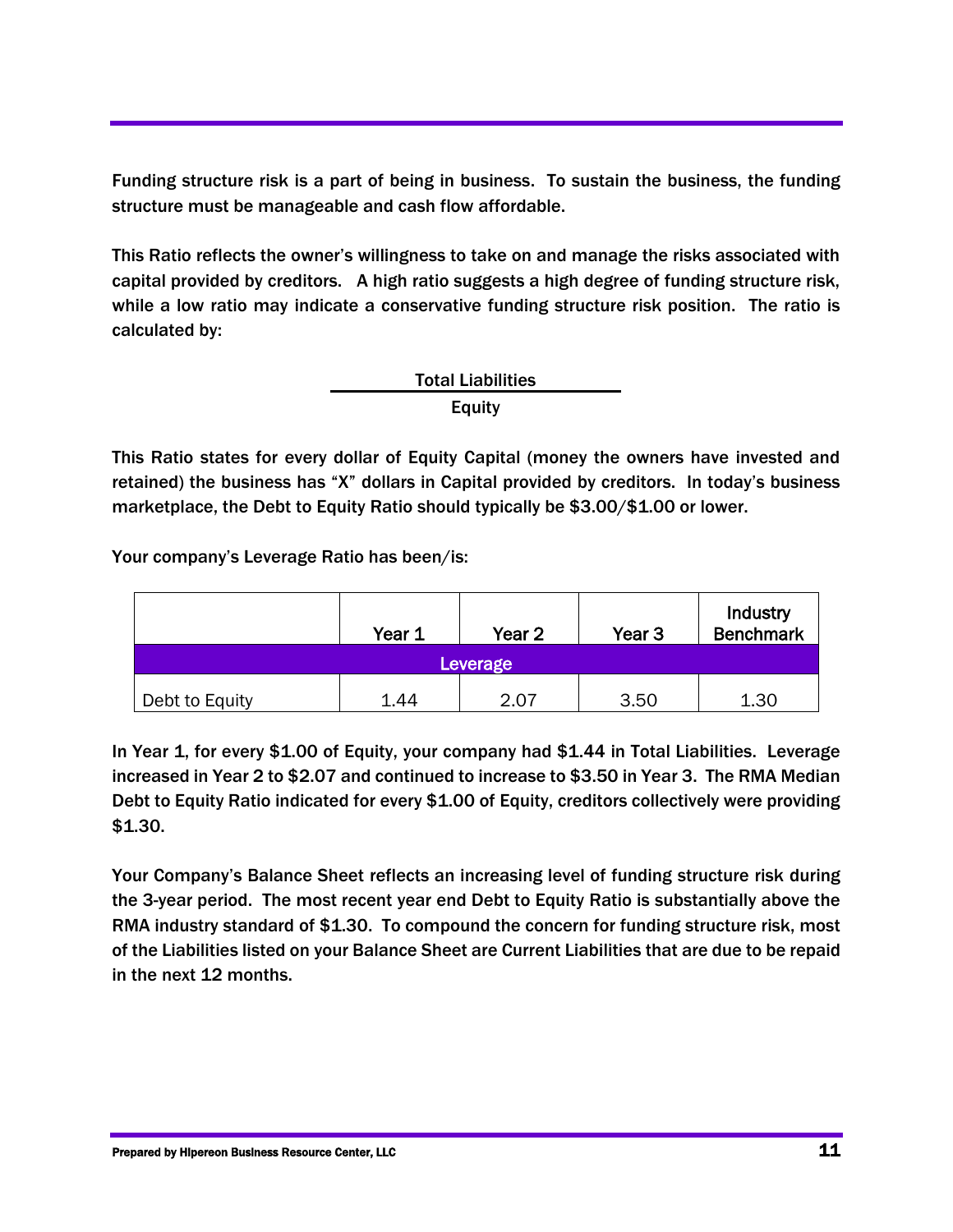## Net Working Capital

Another measure used to evaluate funding structure risk is an analysis of the business's Net Working Capital. This analysis measures the amount of Current Assets that are not already encumbered by an existing Current Liability. The business will have access to the cash generated from the use of the net Current Assets to address cash flow needs faced by the business.

This analysis will also help to evaluate whether the repayment terms for the Liabilities on the Balance Sheet are properly structured. The key funding structure rule for a business is *"Match the repayment term for the borrowed funding used to acquire an Asset to the Asset's useful life and its ability to generate operating cash flow."*

Assets with a short-term useful life should typically be funded with short term sources of capital and Assets with long term useful life should be funded with long term sources of capital.

Net Working Capital is calculated by subtracting Current Liabilities from Current Assets. If short term debt capital is utilized to acquire long term Assets, the amount of Net Working Capital available to address cash flow needs will erode.

Your company's Net Working Capital position indicates the following:

|                        | Year 1 | Year 2 | Year 3 | Industry<br><b>Benchmark</b> |
|------------------------|--------|--------|--------|------------------------------|
| Leverage               |        |        |        |                              |
| <b>Working Capital</b> | \$296  | \$351  | \$426  | N/A                          |

In Year 1 your company had \$296,000 of Net Working Capital. It increased in Year 2 to \$361,000 and further increased in Year 3 to \$426,000. The increase in the dollar amount of Net Working Capital suggests the Balance Sheet is properly funded and does not reflect an improper term structure for the funding used by the Company to acquire long term Assets.

RMA does not produce a calculation of Net Working Capital, so no benchmark standard was available to include in this analysis.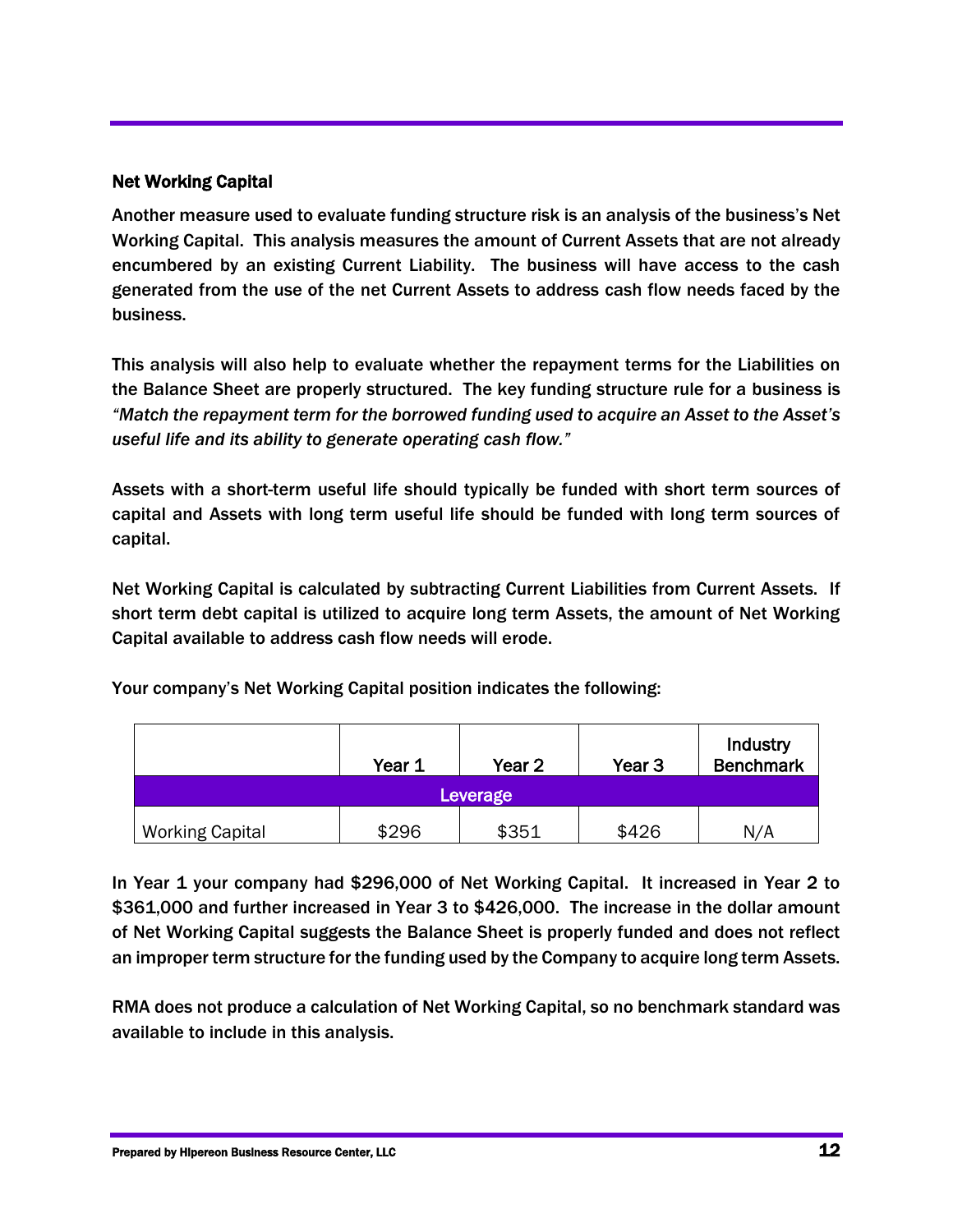## **Profitability**

The next financial measure is Profitability. Profitability Ratios evaluate the economic viability of the business. The first two Ratios measure reported Profitability in relation to Sales Volume.

The number one goal of every business owner should be to make as much money as possible; that justifies being in business. The most valuable small businesses consistently generate measurable operating profits with positive internal cash flow.

Profitability on the business Income Statement is measured by computing the Gross Profit Margin, and the Pretax Margin.

## Gross Profit Margin

Gross Profit represents the portion of Total Sales dollars left after the Cost of Goods Sold expenses have been considered. There is an old saying in business, "If you don't make it at Gross Profit, you don't make it, period."

The Gross Profit Margin is calculated by dividing Gross Profits by Sales:

Gross Profit **Sales** 

This ratio states for every dollar of Sales generated by the business, in the period being measured, "X" cents were generated in Gross Profit.

The Gross Profit Margin (GPM) evaluates three (3) operational issues. It evaluates your business':

- Pricing policies
- Inventory Control policies
- Operational Efficiency

Declining Gross Profit Margins may be caused by Pricing issues. As an inducement to generating Sales, prices can be intentionally lowered. If the prices are lowered, the GPM will go down.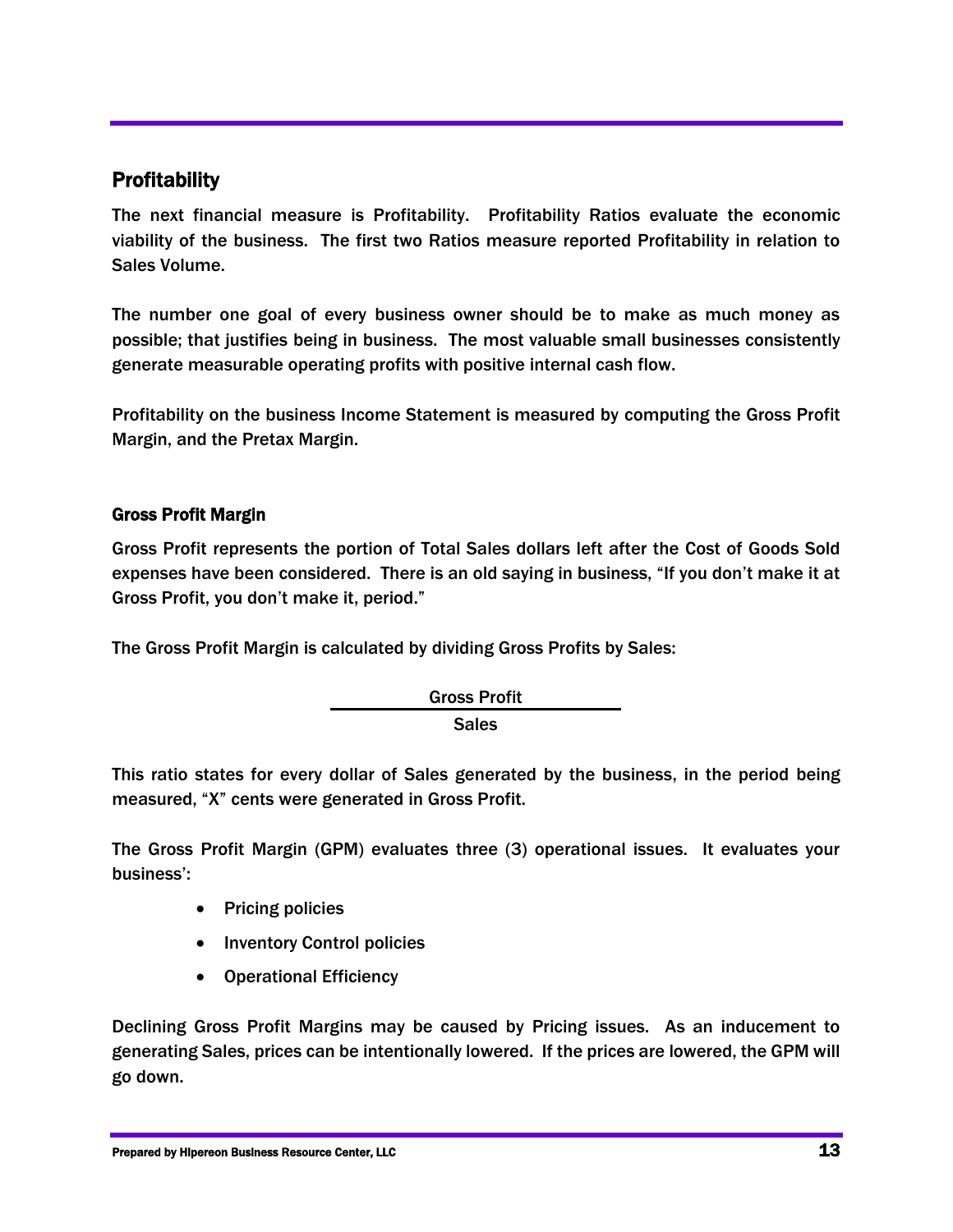It may also be possible that the process utilized by management to set prices on products and services is flawed. The result can be lower Gross Profit Margins.

Several Inventory management decisions can impact the Gross Profit Margin. If the purchasing process is not well managed, the prices paid to acquire inventory could be high, resulting in a lower GPM.

Inventory choice/mix decisions my result in the acquisition of items that prove not to be in demand. The only effective ways to remove them from the Inventory mix is to either send them back to the supplier and likely pay a restocking charge, or intentionally reduce the price. Either scenario will reduce the GPM.

Managing Inventory is a complex process. It must first be effectively sourced and then purchased. Discounts may be offered by suppliers that must be analyzed. Once purchased, it must be efficiently received, accounted for, and cared for while it is in possession.

Inventory is subject to several challenges that impact its viable shelf-life and ultimate salability. They include issues like effective merchandising skills, seasonality, style, competition, obsolescence, sales rights exclusivity, expiration of patent rights, shrinkage, and perishability.

The Cost of Goods Sold expense on the Income Statement may include elements of cost other than the cost of Inventory. Examples of other expenses would be Direct Labor and Freight-in charges. If these costs are not well managed, the result could be a higher total Cost of Goods Sold and a resulting lower Gross Profit Margin.

Your company's Gross Profit Margin has been/is:

|                             | Year 1 | Year 2 | Year <sub>3</sub> | Industry<br><b>Benchmark</b> |
|-----------------------------|--------|--------|-------------------|------------------------------|
| <b>Profitability</b>        |        |        |                   |                              |
| Gross Profit %              | 24.8%  | 24.0%  | 23.5%             | 24.7%                        |
| <b>Gross Profit Dollars</b> | 24.8¢  | 24.0   | $23.5$ ¢          | $24.7$ ¢                     |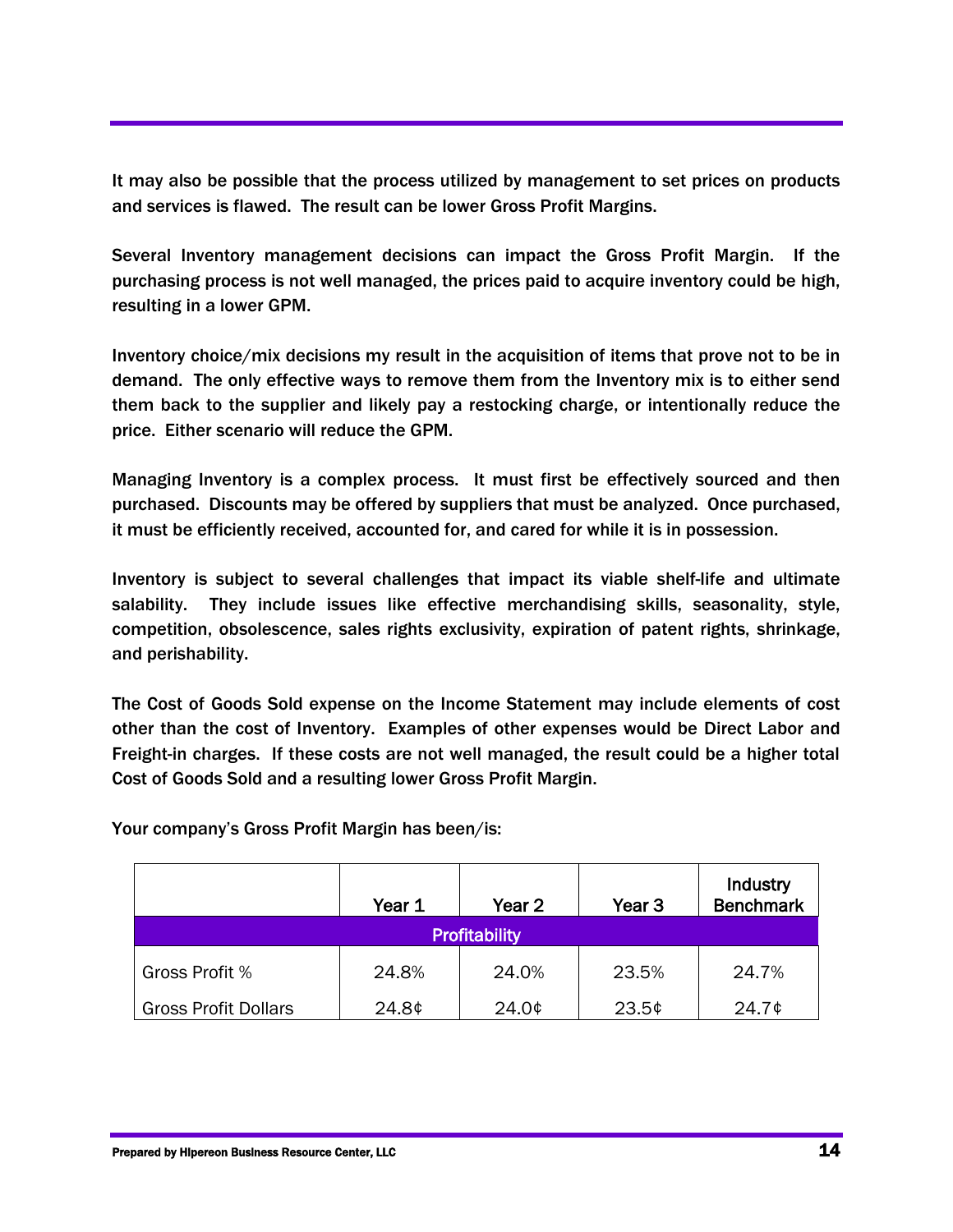In Year 1, for every average \$1.00 of Sales, the company made 24.8% or 24.8¢ in Gross Profit. Gross Profits decreased to 24.0% or 24.0¢ in Year 2 and continued to decrease to 23.5% or 23.5¢ In Year 3. The RMA industry standard for the Gross Profit Margin was 24.7% or 24.7¢ for every dollar of Sales.

Over the 3-year period reported, the Gross Profit Margin declined by 1.3¢ for every dollar of Sales produced. It was 1.2¢ below the RMA industry benchmark standard in Year 3.

## Pretax Margin

The Pretax Margin evaluates the operational bottom line for the business. It compares Pretax Profits against Total Sales. The Pretax Margin is calculated by dividing Pretax Profit by Total Sales:



For every dollar of Sales produced in the period being measured, what level of Pretax Profits were generated? Pretax Profits represent the operational pool of dollars that can be reinvested in the business to fund the purchase of additional Assets. Retained Earnings enable businesses to qualify for access to additional Liabilities to help fund the business going forward.

The Pretax Margin evaluates two operational issues:

- Operating Expense Control
- Adequate Sales Volume for the level of Operating Expenses

Operating Expenses represent overhead costs incurred to manage the business. Most Operating Expenses are not costs caused directly by selling activities.

They include expenses like Rent, Utilities, Administrative Salaries and Benefits, Marketing, Property and Casualty Insurance, Professional Services, and Travel and Entertainment. Most are budgeted expense items business owners/managers choose to be in place.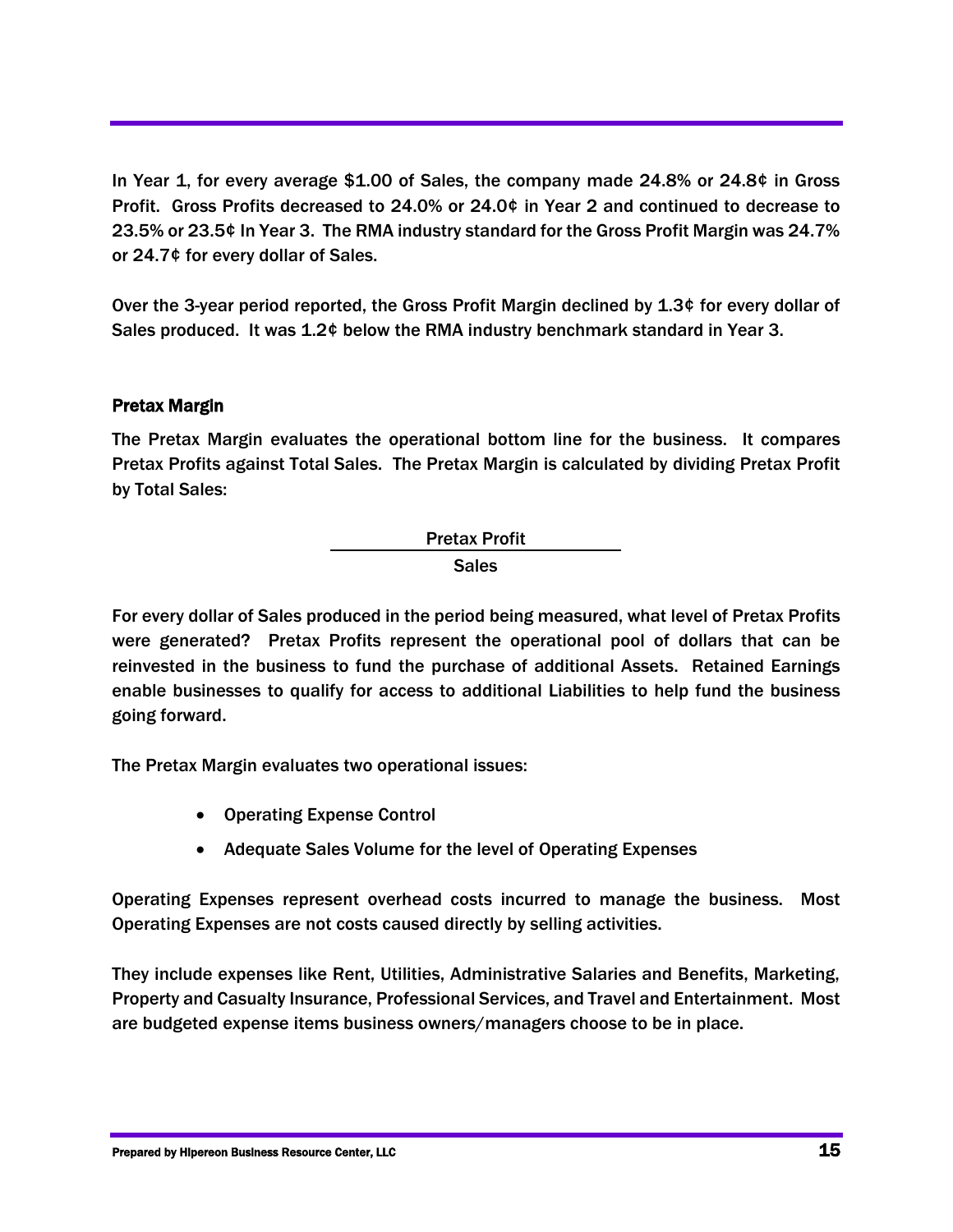If discretionary choices made by management set Operating Expenses at arbitrarily high levels, Pretax Profits will be lower. If Operating Expenses are being closely controlled and kept to a minimum required level. and the business is still not reporting meaningful Pretax Profits the business may not be producing enough Sales Volume to adequately cover the base level of Operating Expenses necessary to run the business.

Your company's Pretax Profit Margin has been/is:

|                               | Year 1 | Year 2 | Year <sub>3</sub> | Industry<br><b>Benchmark</b> |
|-------------------------------|--------|--------|-------------------|------------------------------|
| <b>Profitability</b>          |        |        |                   |                              |
| <b>Pretax Profit Margin %</b> | 2.4%   | 2.2%   | 2.0%              | 3.2%                         |

In Year 1, for every \$1.00 of Sales, your company made 2.4¢ in Pretax Profit. They decreased to 2.2¢ in Year 2 and continued to decline to 2.0¢ in Year 3. Throughout the 3 year period, the Pretax Profit Margin has been declining and is below the industry standard of 3.2¢.

## Return on Assets Ratio/Return on Equity Ratio

The Return on Assets and Return on Equity Ratios are other performance measures that use Pretax Profit dollars. The Return on Assets evaluates the level of Pretax Profits generated from the use of the Assets owned and deployed by the business.

Return on Assets is calculated by:

Pretax Profit Total Assets

For every dollar of Assets deployed, what is the level of Pretax Profits?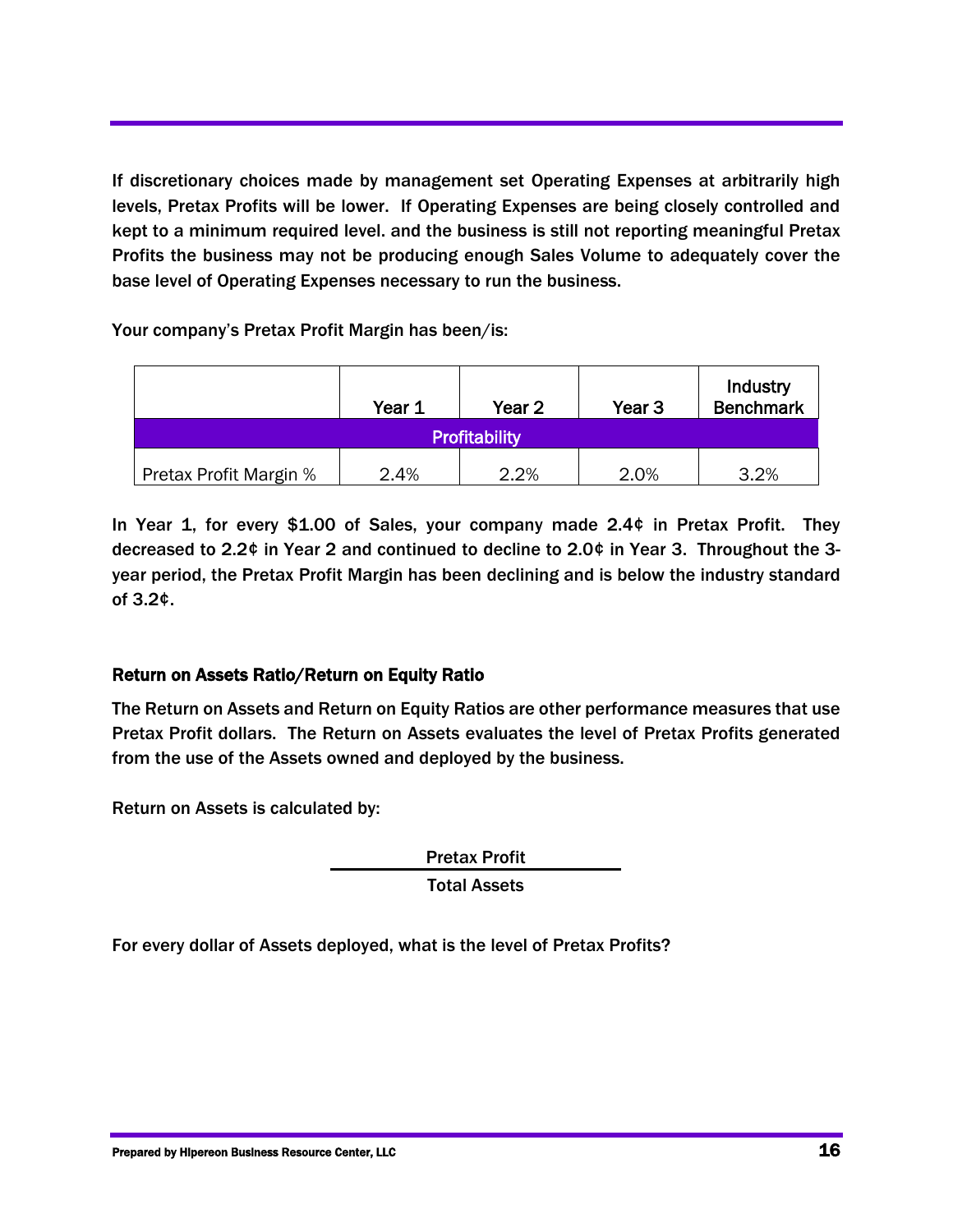Your company's Return on Assets Ratio (ROA) has been/is:

|                      | Year 1 | Year 2 | Year <sub>3</sub> | Industry<br><b>Benchmark</b> |
|----------------------|--------|--------|-------------------|------------------------------|
| <b>Profitability</b> |        |        |                   |                              |
| Return on Assets     | 6.7%   | 6.0%   | 4.7%              | 6.5%                         |

In Year 1, for every \$1.00 of Assets on the Balance Sheet, your company made 6.7% or 6.7¢ in Pretax Profit. It decreased to 6.0% or 6.0¢ in Year 2 and continued to decline to 4.7% or 4.7¢ in Year 3. Your ROA is below the RMA median standard of 6.5% or 6.5¢ for every dollar of Assets deployed.

Return on Equity evaluates the business owner(s) return on their investment in the business. Given the significant amount of risk associated with owning/operating a small business, the business owner(s) should expect to receive a reasonable rate of return. As a rule, at HBRC we believe that should be somewhere between 15.0% -25.0%.

Return on Equity is calculated by:

Pretax Profit Equity

For every dollar of Equity capital invested in the business by the owner(s), what is the level of Pretax Profits?

Your company's Return on Equity (ROE) has been/is:

|                  | Year 1 | Year 2 | Year <sub>3</sub> | Industry<br><b>Benchmark</b> |
|------------------|--------|--------|-------------------|------------------------------|
| Profitability    |        |        |                   |                              |
| Return on Equity | 18.4%  | 20.3%  | 20.9%             | 15.7%                        |

In Year 1, for every \$1.00 of Equity, your company made 18.4¢ in Pretax Profit. It increased to 20.3¢ in Year 2 and continued to increase to 20.9¢ in Year 3. It is above the RMA median industry standard of 15.7¢.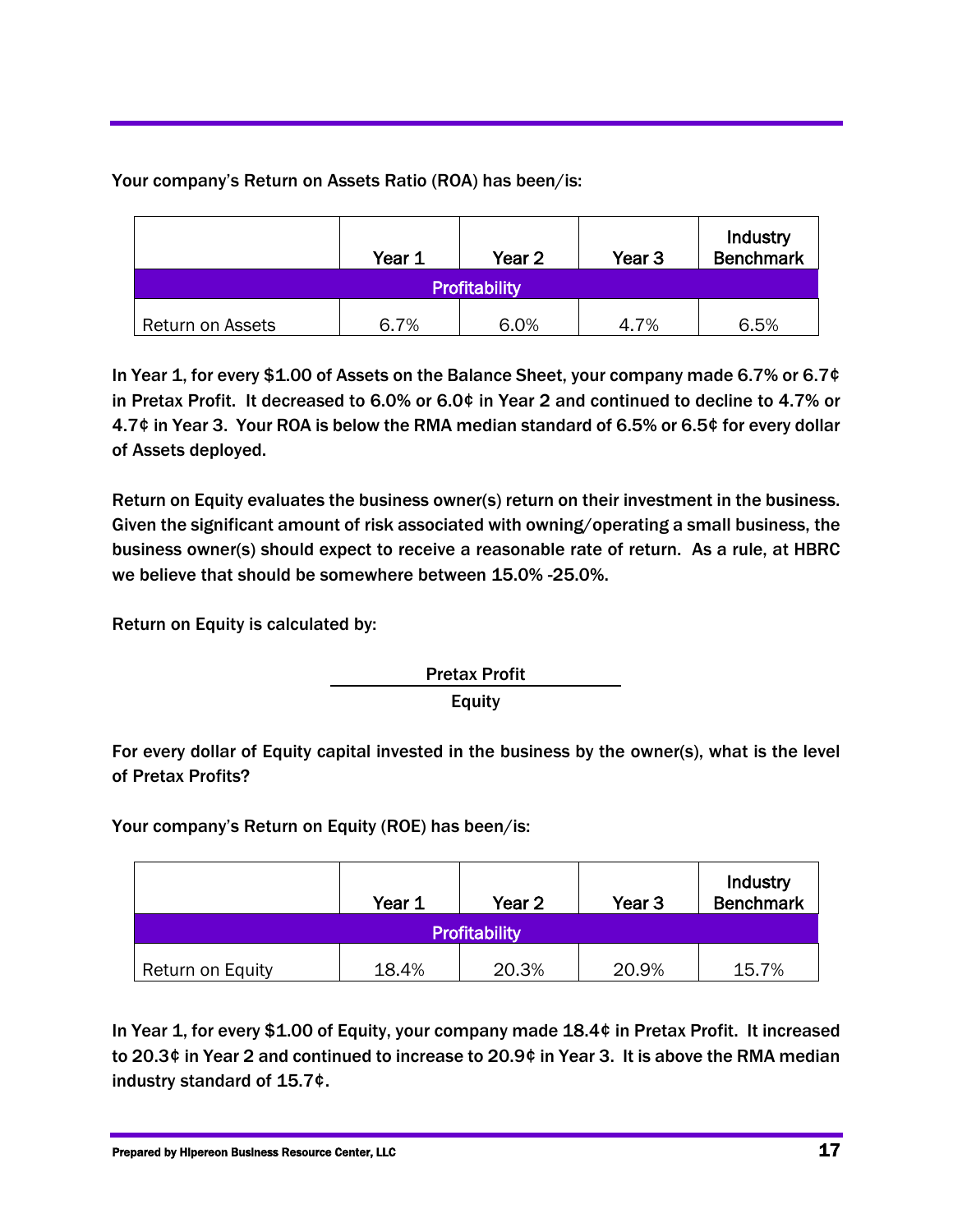The ultimate evaluation of the adequacy of ROE must consider the level of funding structure risk. ROE is above the RMA industry standard but Total Liabilities on your Balance Sheet are nearly two and a half times larger than the industry standard for comparably sized businesses.

Does the ROE generated justify the considerably higher level of funding structure risk? Do not be fooled by the number. The risk taken should be justified by the return generated.

## **Productivity**

The next major area of the business financial analysis process is the measure of Productivity. Most small businesses have limited access to capital. They cannot afford to deploy capital in a non-productive or inefficient manner. Owners must create a mix of Assets that will efficiently produce Sales. The primary purpose for having Assets on the Balance Sheet should be based on their ability to generate Sales.

## Sales to Assets Ratio

The Sales to Assets Ratio measures the productivity level of the Assets. The Sales to Assets ratio is calculated by:

> Sales Total Assets

For every dollar of Assets on the Balance Sheet, what level of Sales volume is being generated?

Your company's Sales to Assets ratio has been/is:

|                                            | Year 1 | Year 2 | Year 3 | Industry<br><b>Benchmark</b> |
|--------------------------------------------|--------|--------|--------|------------------------------|
| <b>Operating Efficiency - Productivity</b> |        |        |        |                              |
| Sales to Assets                            | 2.85   | 2 74   | 2.33   | 2.70                         |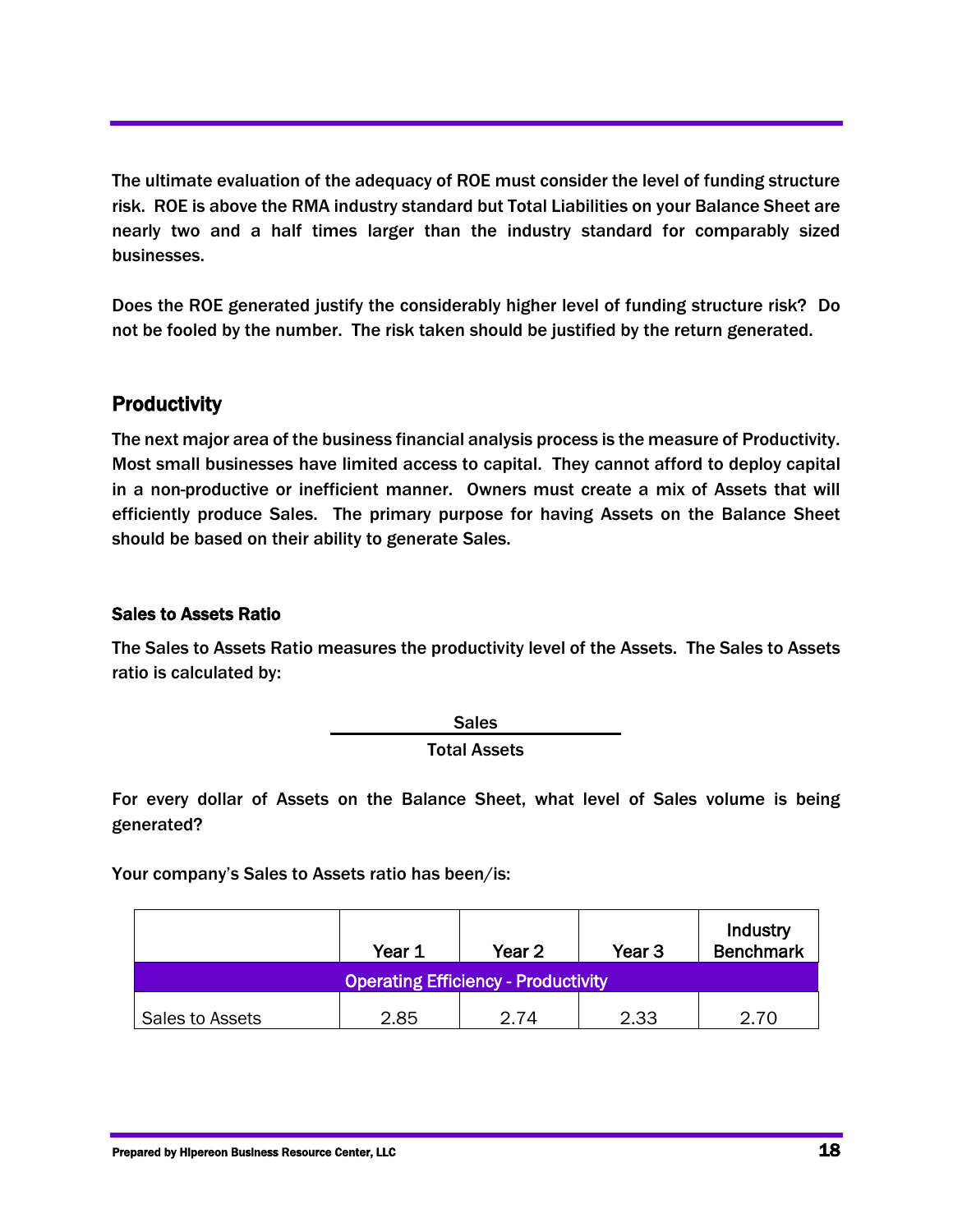In Year 1, for every \$1.00 of Assets, your company generated \$2.85 in Sales. In Year 2 it declined to \$2.74 and continued to decline to \$2.33 in Year 3. It is below the RMA median industry standard of \$2.70.

To expand the analysis of Asset productivity, we included an analysis of both Accounts Receivable and Inventory.

## Accounts Receivable Turnover

The analysis of Accounts Receivable looks at the efficiency of the collection process for all Sales made on a credit basis. It contrasts actual collection experience against collection policies and comparable industry standards for the collection of Accounts Receivable.

Accounts Receivable Turnover is calculated by:

Sales Accounts Receivable

Accounts Receivable Turnover measures the rate of the collection process. To understand the rate of collections more clearly, a second calculation is completed that converts the rate of collections into an average number of days it takes to collect.

The Average Accounts Receivable Collection Period is calculated by:

365 Days

Accounts Receivable Turnover

This Ratio calculates the average number of days the business takes to collect Accounts Receivable.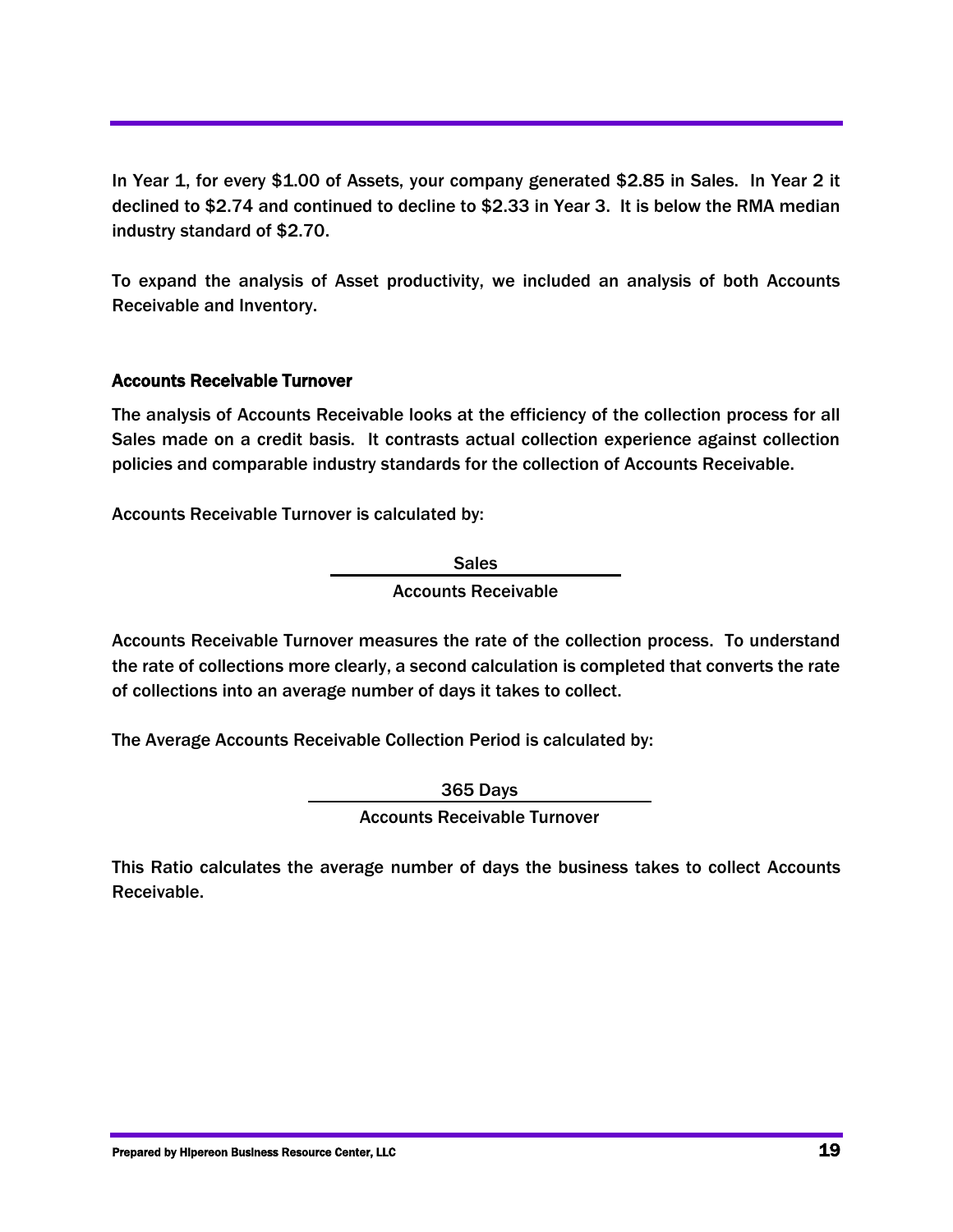Your company's Accounts Receivable Turnover and Collection Days have been/are:

| Operating Efficiency - Productivity |      |      |      |     |  |  |  |  |
|-------------------------------------|------|------|------|-----|--|--|--|--|
|                                     |      |      | 7 A  |     |  |  |  |  |
| AR Turnover (times/year)            | 8.4  | 8.1  |      | 8.4 |  |  |  |  |
| <b>AR Collection Days</b>           | 43.4 | 45.1 | 49.6 |     |  |  |  |  |

In Year 1, your company collected its Receivables 8.4 times a year or every 43.4 days. The collection rate declined to 8.1 times or every 45.1 days in Year 2 and continued to decline to 7.4 times or every 49.6 days in Year 3. The rate of collections is declining over time and is slower than the RMA median industry standard of 8.4 times or every 43 days.

## Inventory Turnover

Another key Asset to analyze when measuring productivity is Inventory. The objective of the Inventory Turnover analysis is to determine how long the Inventory is in possession before it is sold.

Inventory Turnover is calculated by:

Cost of Goods Sold Inventory

The Inventory Turnover Ratio measures the pace associated with the sale of Inventory. The second part of this calculation translates the turnover pace into the average number of days the Inventory is in possession before it is sold.

The Average Number of Days the Inventory is in possession before it is sold is calculated by:

365 Days

Inventory Turnover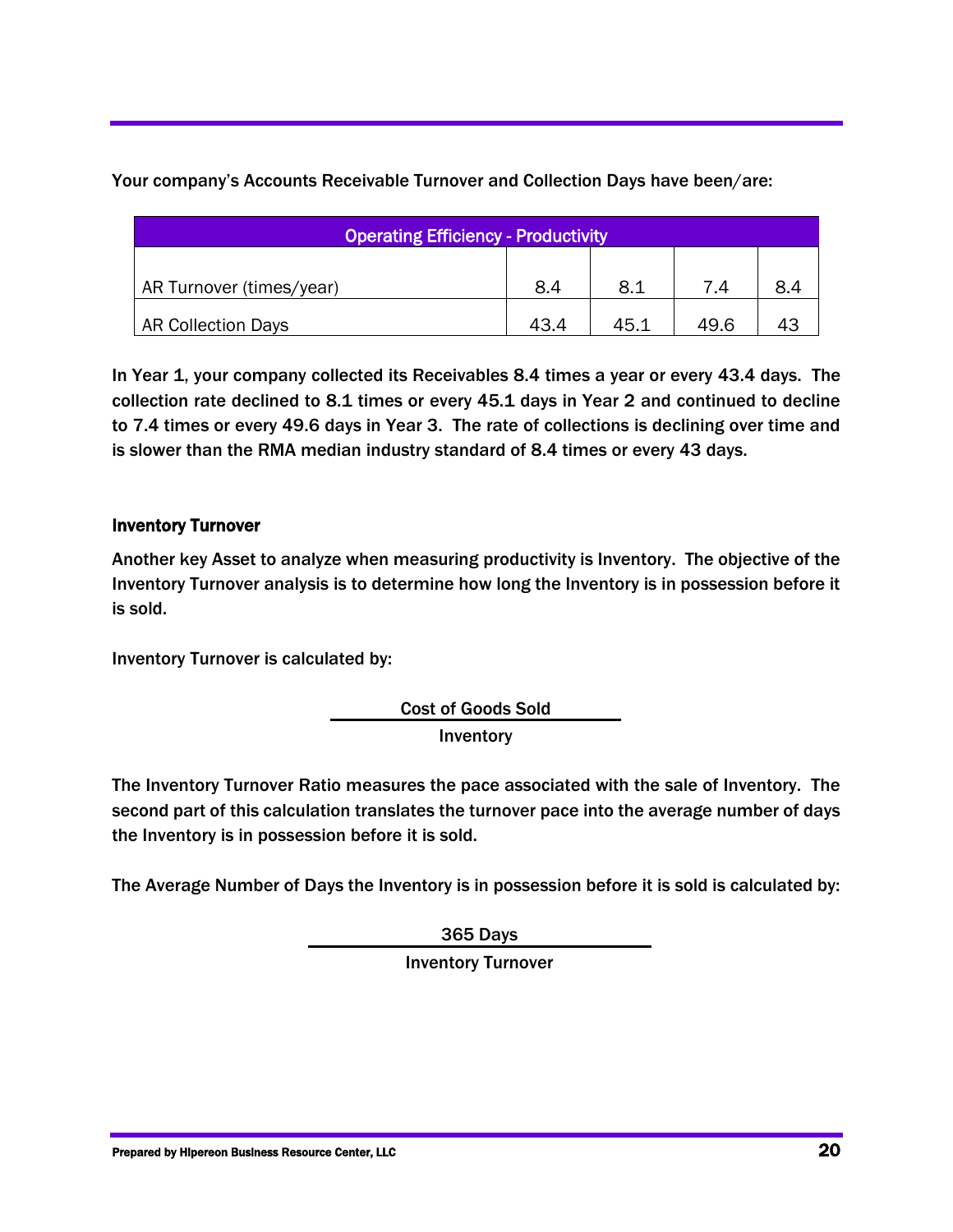|                                            | Year 1 | Year 2 | Year <sub>3</sub> | Industry<br><b>Benchmark</b> |  |  |
|--------------------------------------------|--------|--------|-------------------|------------------------------|--|--|
| <b>Operating Efficiency - Productivity</b> |        |        |                   |                              |  |  |
|                                            |        |        |                   |                              |  |  |
| Inventory Turnover (times/year)            | 4.2    | 3.9    | 3.1               | 6.8                          |  |  |
| Days in Inventory                          | 87     | 93     | 119               | 54                           |  |  |

Your company's Inventory Turnover and Average Inventory Days have been/are:

In Year 1, your company sold its Inventory at a rate of 4.2 times a year or on average every 87 days. The rate of inventory declined in Year 2 to 3.9 times or on average every 93 days. It continued to decline in Year 3 to 3.1 times or every 119 days.

The average time the Inventory was in possession got longer each year and was higher than the RMA median industry standard of 6.8 times or every 54 days. In the most recent year, your company had Inventory in possession an average of 65 days longer than the industry standard period.

## Accounts Payable Turnover

As an extension of the analysis of Inventory, the rate that payments are made to the inventory suppliers is calculated. Developing good working relationships with suppliers is a key to creating a successful business.

Accounts Payable represent the amount owed to trade suppliers. These obligations are key funding components of the Balance Sheet because they are Liabilities that do not have any immediate cost for usage. They represent a relatively free and renewable source of capital if the relationships with the suppliers are properly managed.

Suppliers want to get paid on a timely and regular basis. Many will incent their customers to pay sooner by offering them discounts off listed prices. Taking advantage of discounted pricing from trade suppliers reduces the cost of Inventory which can generate an increase in the Gross Profit Margin.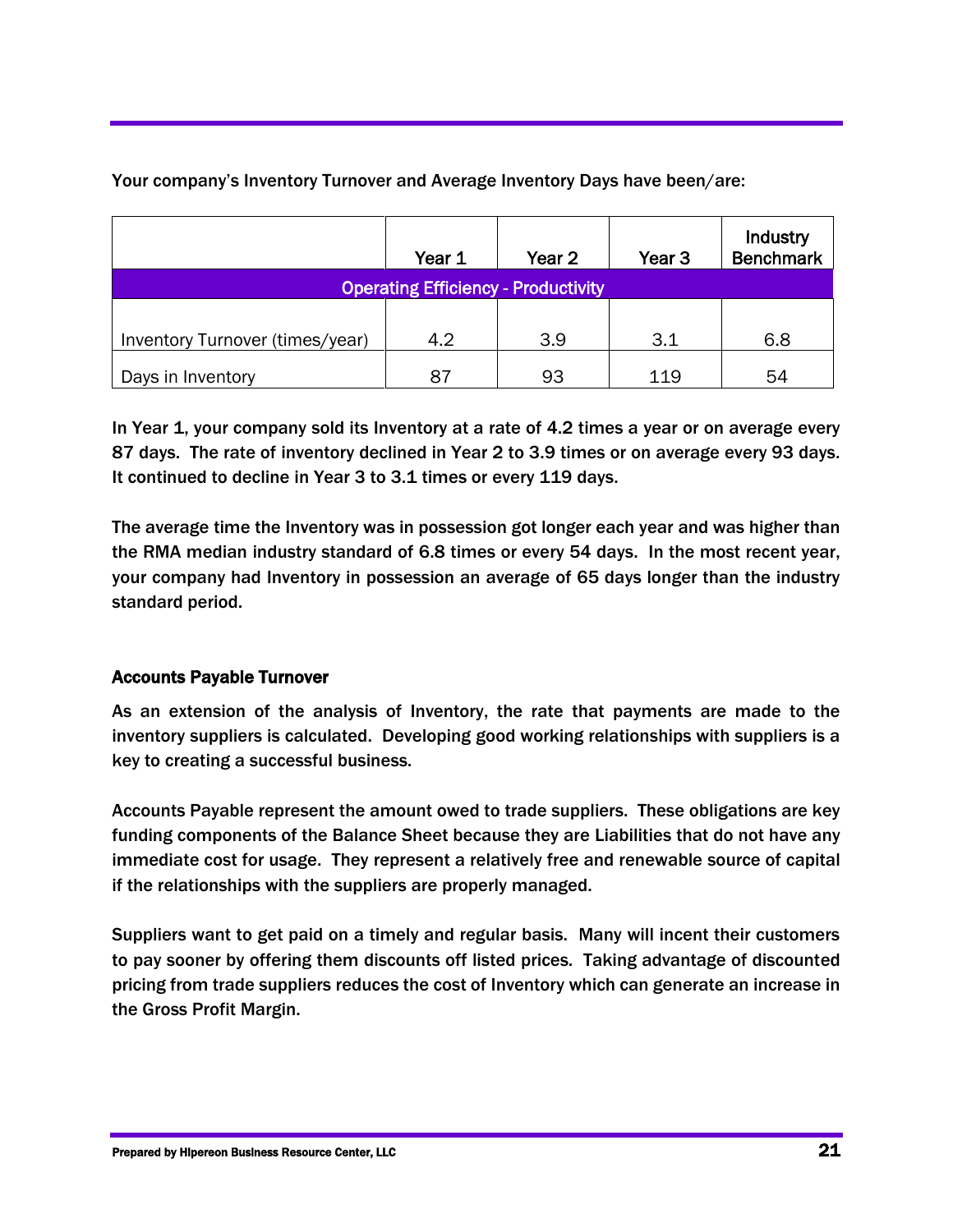Suppliers can react to slow payments from their customers by raising their prices, restricting access to their products to customers that pay quicker, or by placing slow paying customers on a collect in full on delivery (COD) basis. If these supplier reactions to slow payment take place, they will reduce the Gross Profit Margin.

The management challenge is to create balance between the use of free sources of capital created by Accounts Payable and the ability to take advantage of discounts offered by the suppliers if they are paid sooner.

Accounts Payable Turnover is calculated by:

Cost of Goods Sold Accounts Payable

This Ratio measures the pace trade suppliers are paid. The second part of this calculation converts the turnover rate into the average number of days Accounts Payable are outstanding before they get paid. The average payable days is calculated by:

365 Days

## Accounts Payable Turnover

Your company's Accounts Payable Turnover and Average Days to Pay have been/are:

|                              | Year 1 | Year <sub>2</sub>                          | Year <sub>3</sub> | <b>Industry</b><br><b>Benchmark</b> |
|------------------------------|--------|--------------------------------------------|-------------------|-------------------------------------|
|                              |        | <b>Operating Efficiency - Productivity</b> |                   |                                     |
|                              |        |                                            |                   |                                     |
| AP Turnover (times/year)     | 9.5    | 7.2                                        | 5.7               | 9.6                                 |
| <b>Accounts Payable Days</b> | 38     | 51                                         | 64                | 38                                  |

In Year 1, your company paid its trade suppliers 9.5 times a year or on average every 38 days. In Year 2, the rate of payment declined to 7.2 times or every 51 days and in Year 3 it continued to decline to 5.7 times or every 64 days.

The RMA median industry standard is 9.6 times a year or every 38 days. Your company is paying suppliers at a much slower rate than the RMA standards.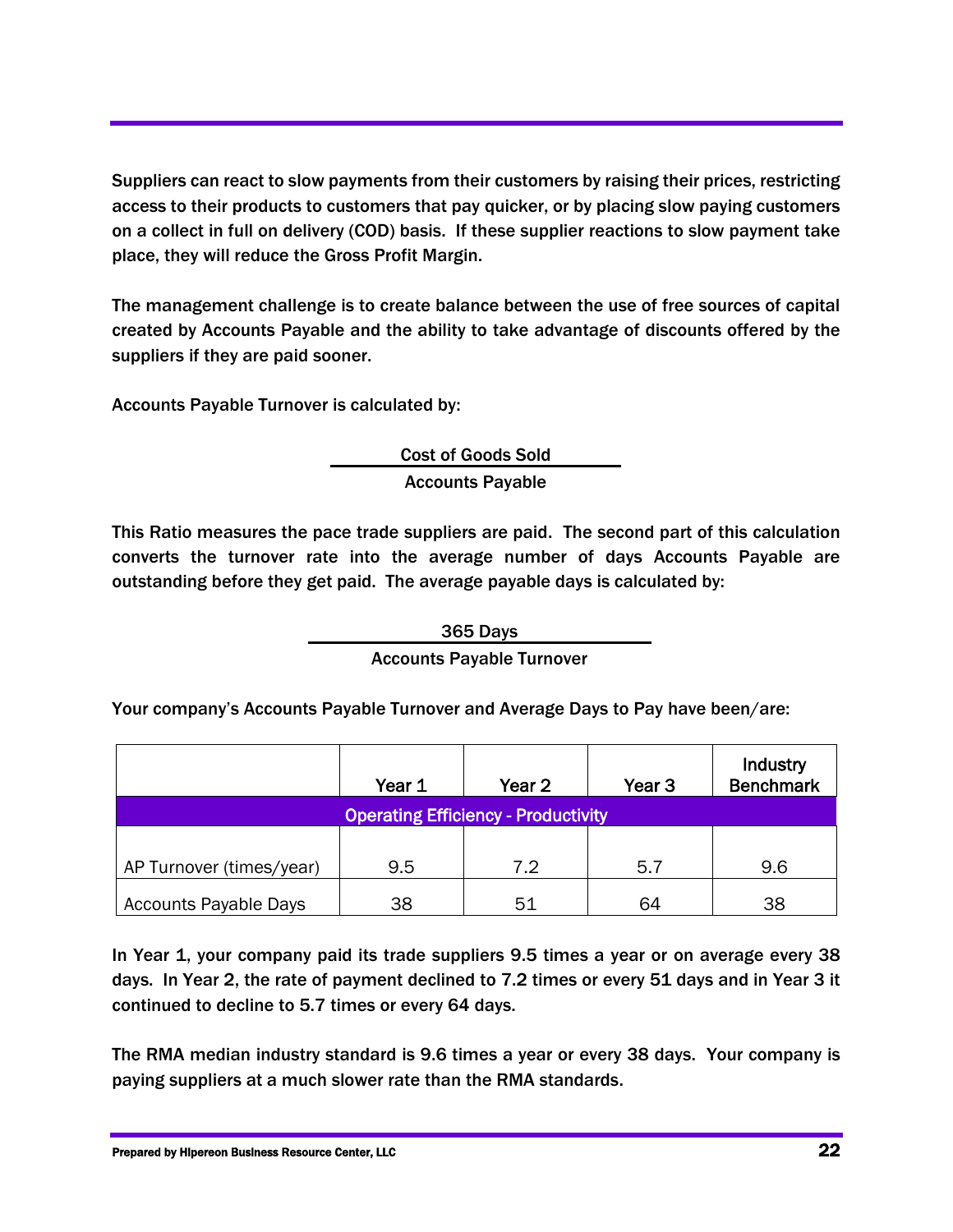## Cash Flow

Cash Flow represents the life blood of every business. To stay in going concern operational condition, a business must be able to pay all its bills within reasonable time requirements. Cash flow must be produced in adequate amounts in time to pay these obligations when they are due.

The proper measurement of operating cash flow requires the analysis of both Income Statement and Balance Sheet information.

Income Statement information critical to the accurate measure of operating cash flow includes identifying Sales made on a cash basis minus all operating expenses and financing costs paid with cash during the period being measured.

Changes to the Balance Sheet that impact cash flow include the increase or decrease in the dollar size of the Assets, the increase or decrease in the dollar size of the Liabilities, and Equity over the period being measured.

Asset increases house cash and Asset decreases release the cash being housed. Liability increases generate cash and Liability decreases consume cash. Equity increases create cash and Equity decreases consume cash.

To enable an accurate accounting of all the Income Statement and Balance Sheet changes that impact cash, the American Institute of Certified Public Accountants (AICPA) created a formal financial statement called the Statement of Cash Flow. The Statement of Cash Flow was created in 1987 and contains three (3) component parts:

## Operating Cash Flow

The first section of the Statement of Cash Flow summarizes the cash flow generated from everyday business activities. The calculation of Operating Cash Flow begins by combining Profits generated for the period with non-cash expenses like depreciation and amortization that were incurred. This information is available on the business Income Statement.

Also given consideration are the changes in the dollar size of the Current Assets and the noninterest bearing Current Liabilities on the Balance Sheet over the same period. Collectively, these items are added together on a net basis to measure the net amount of Operating Cash Flow generated for the period.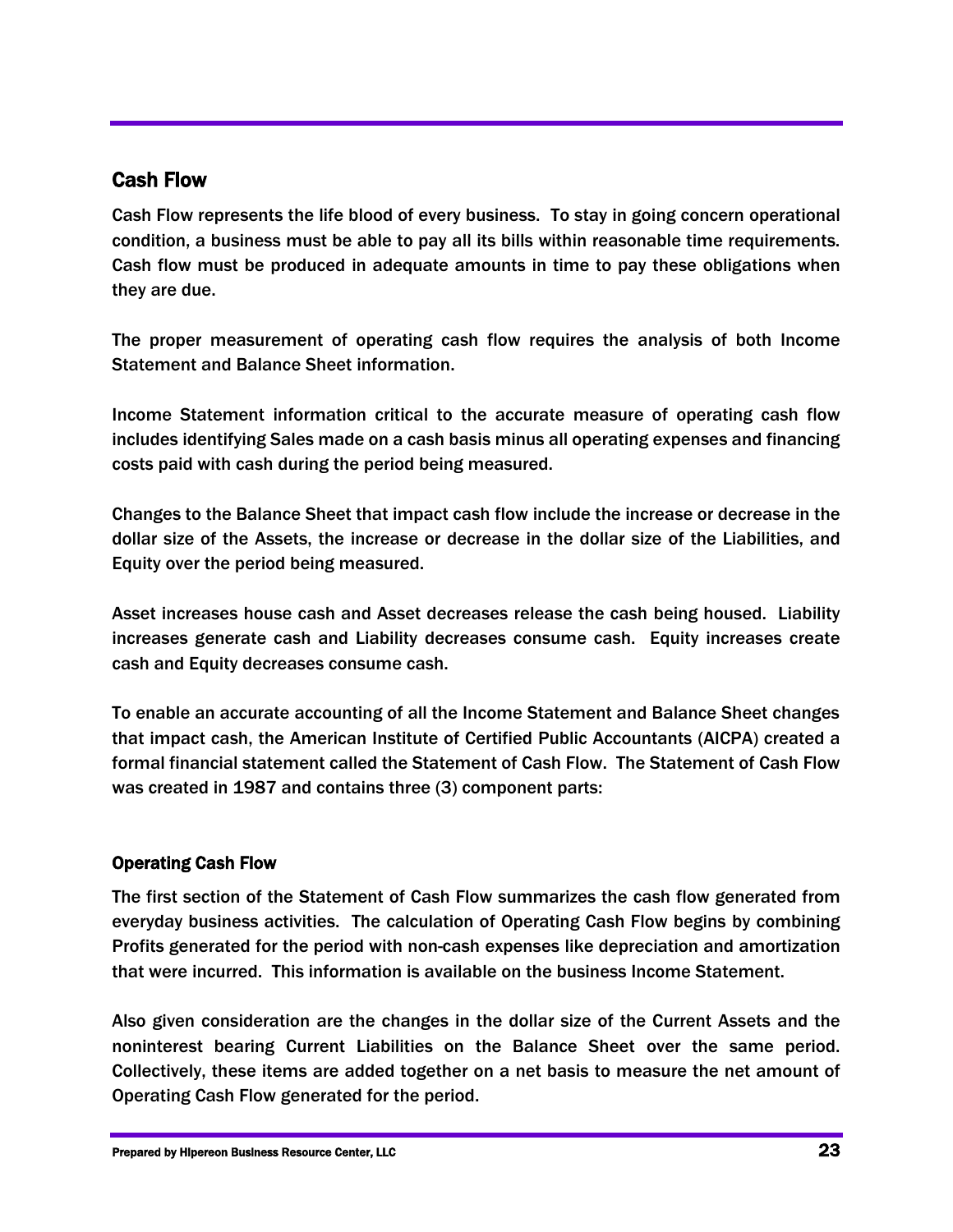#### Investing Cash Flow

The second section of the Statement of Cash Flow summarizes the cash flow generated from investing activities. This section considers the change in the dollar size of any cash held in liquid investment accounts and changes in the dollar size of any long-term Assets on the Balance Sheet.

Most small businesses have little if any invested cash Assets on their Balance Sheet. The primary focus of this section of the Statement of Cash Flow is measuring the impact on cash caused by the changes in the long-term Assets.

#### Cash Flow Before Financing

Cash Flow Before Financing is calculated by combining the total for Operating Cash Flow with the total for Investing Cash Flow. Collectively, this represents the Total Internal Cash Flow generated by the business for the period measured. Business debt service coverage capability is produced primarily from cash flow internally generated by the business.

#### Financing Cash Flow

Financing Cash Flow is calculated by measuring the changes in the dollar size of the interestbearing Liabilities and changes to the dollar size of Equity on the Balance Sheet during the period. Changes in Equity are caused by Profit distributions made from the business to the owner(s) or by additional investments made in the business by owners during the period.

Financing Cash Flow is also referred to as the Total External Cash Flow generated by sources from outside the business.

Your company's Operating Cash Flow reveals the following:

| Account                   | Year     | Year $3$ |
|---------------------------|----------|----------|
| OPERATING CASH FLOW (OCF) | ر2(<br>Έ |          |

In Year 2, your company operationally consumed \$104,000 more cash than it generated. In Year 3, the Company consumed \$285,000 more cash than it generated. Throughout the period analyzed, Total Operating Cash Flow for the Company was negative.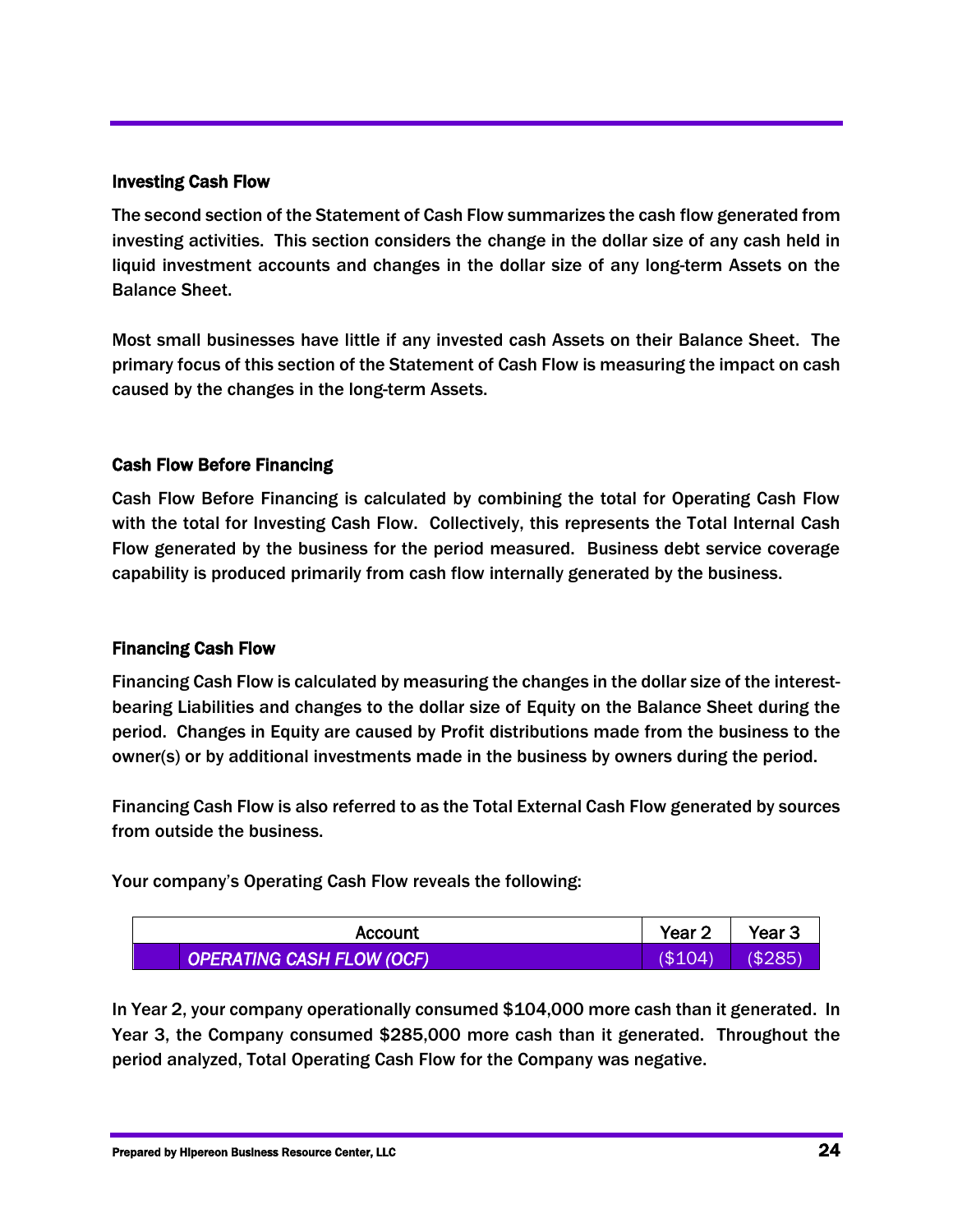Your company's Investing Cash Flow reveals the following:

| Account                     | Year.        | Year |
|-----------------------------|--------------|------|
| INVESTING CASH FLOW (ICF) I | $($ \$36 $)$ | \$69 |

In Year 2 your company invested an additional \$36,000 in long term Fixed Assets. In Year 3, the Company made an additional investment of \$69,000 in long term Fixed Assets.

Your company's Cash Flow Before Financing reveals the following:



Combining Operating and Investing Cash to compute Cash Flow Before Financing shows the Company produced negative Internal Cash Flow over the period analyzed. In Year 2, Construction Supply internally consumed \$140,000 more cash than it generated. In Year 3, the Company consumed \$354,000 more cash than it generated.

Businesses that consume more cash than they operationally produce are not sustainable unless they have access to external sources of cash, i.e. either from loans made to the business by a financial institution or from additional Equity investments made by the existing owners or additional owners.

Having negative internal cash flow makes access to these external sources of capital very unlikely.

## Z-Score

One last indicator of overall financial strength is a business's Z-Score. The Z-Score is generated from a financial model designed to predict the probability of business bankruptcy.

This financial analysis tool was created by Dr. Edward Altman, a Professor of Finance at New York University. The key structural elements in Dr. Altman's model measure the levels of business liquidity and leverage as well as asset utilization and business profitability.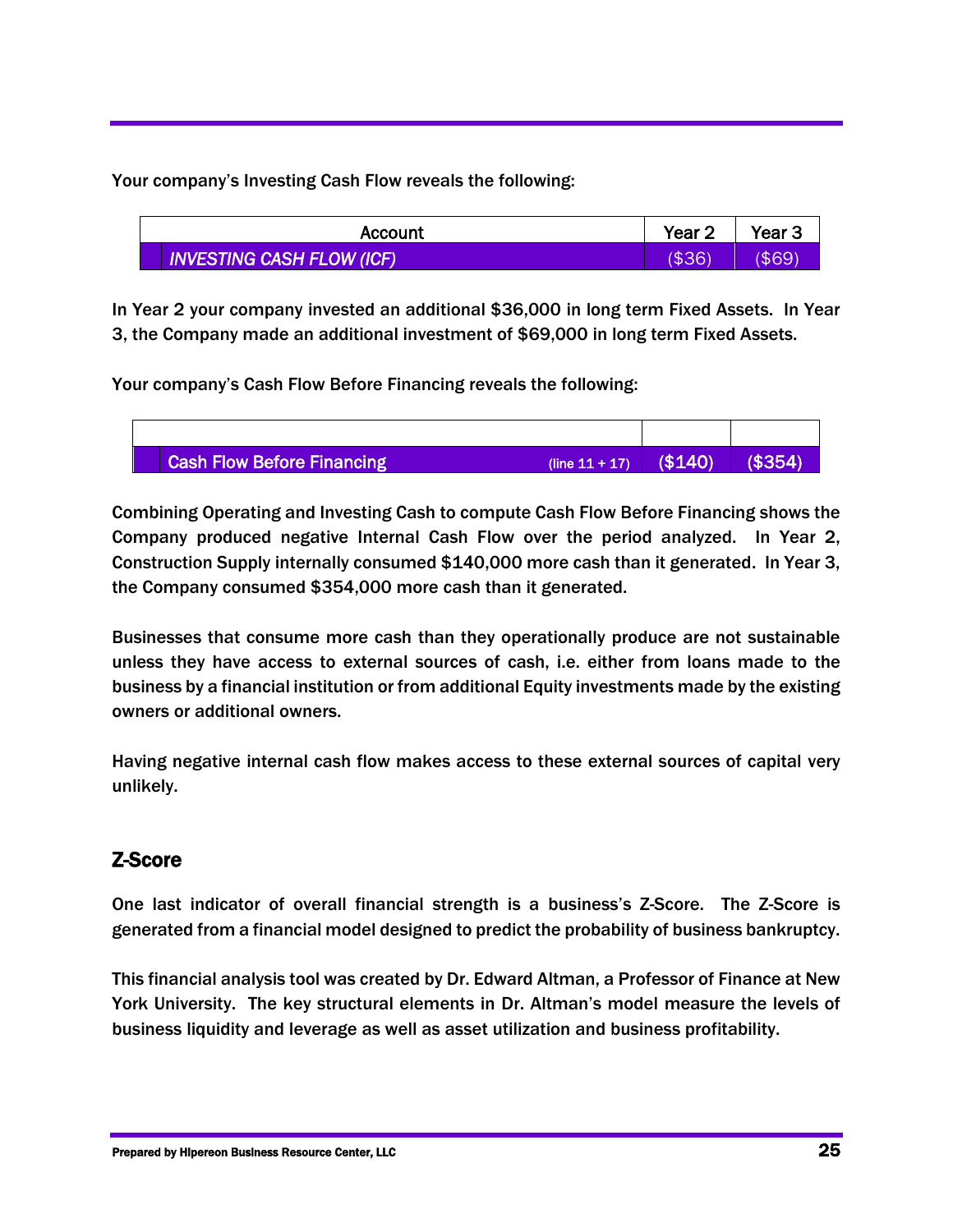A Z-Score of 1.22 or less reflects a business that is in distress. A score between 1.23 and 2.90 represents a caution zone. A score of over 2.90 represents a business with a relatively safe Balance Sheet.

Your company's Z-score for Year 3 is 2.90 which suggests bankruptcy is not likely in the immediate future.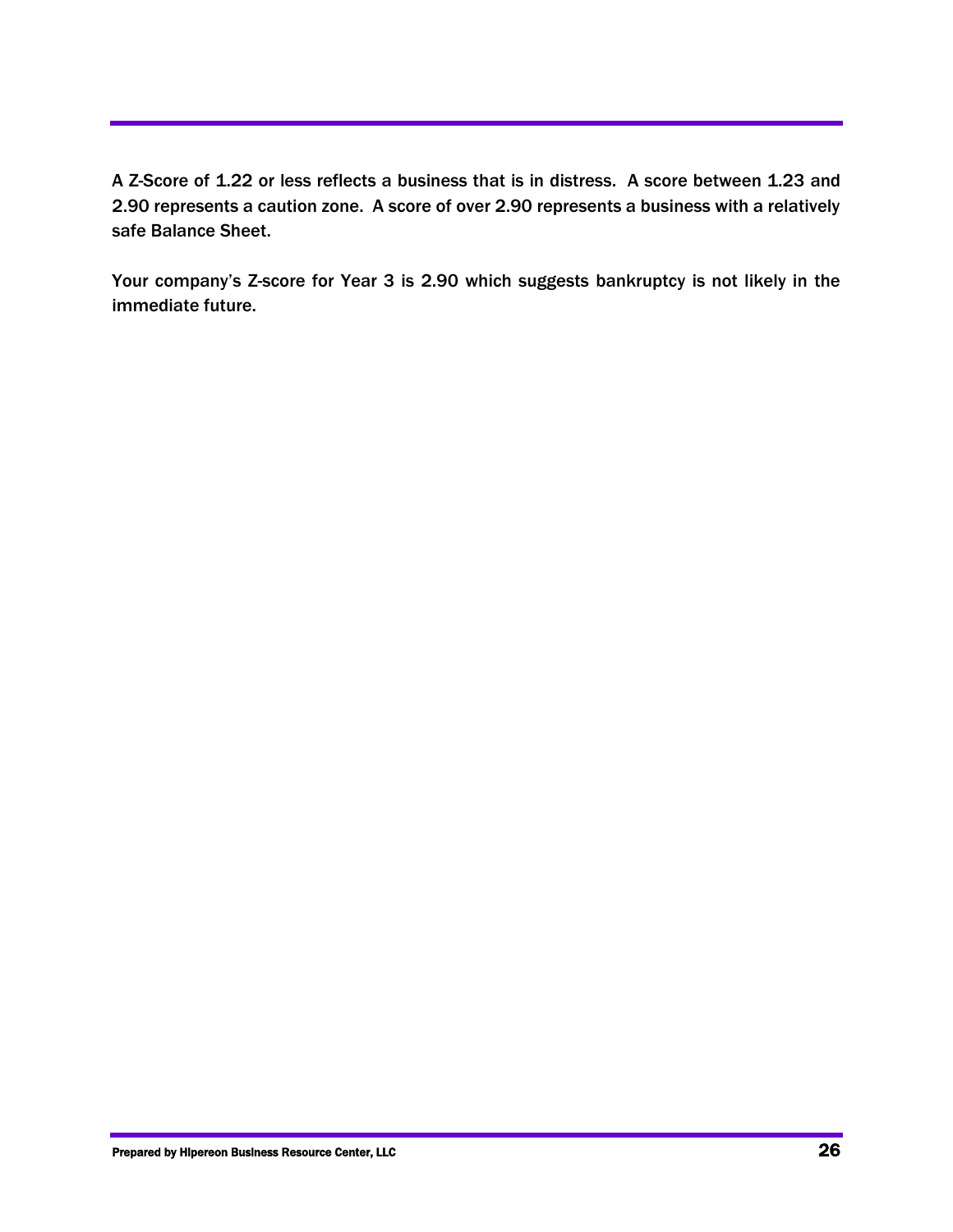## Performance Deviations

The next step in our analytical process, we calculated a series of performance deviations between Construction Supply and the RMA industry standards. The objective is to determine the dollar size of the deviation and discuss the related performance issues and concerns.

This exercise sets industry financial ratio standards as a target performance objective. It measures the dollar change in the Company's financial ratios that would be required to align the company's performance with the benchmark.

## Total Debt Deviation:

| \$430,000                          | 1.3                                                    | \$559,000                           |  |
|------------------------------------|--------------------------------------------------------|-------------------------------------|--|
| <b>Company's Equity</b>            | Industry D/E Ratio                                     | <b>Desired Debt Level</b>           |  |
| <b>Company's Total Liabilities</b> | <b>Desired Liabilities</b><br>$\overline{\phantom{0}}$ | <b>Performance Deviation</b><br>$=$ |  |
| \$1,504,000                        | \$559,000                                              | \$945,000 too much                  |  |

#### Gross Profit Dollar Deviation:

| \$4,504,000             | 24.7%                                               |         | \$1,112,488                    |
|-------------------------|-----------------------------------------------------|---------|--------------------------------|
| <b>Company's Sales</b>  | <b>Industry GP%</b>                                 | $=$ $-$ | <b>Desired Gross Profit \$</b> |
| Desired Gross Profit \$ | Company's Gross Profit $\$$ = Performance Deviation |         |                                |
| \$1,112,488             | \$1,058,000                                         |         | \$54,488 short                 |

## Pretax Profit Dollar Deviation

| \$4,504,000              |                          | 3.2%                                                          | \$144,128                       |
|--------------------------|--------------------------|---------------------------------------------------------------|---------------------------------|
| <b>Company's Sales</b>   |                          | <b>Industry PT%</b>                                           | <b>Desired Pretax Profit \$</b> |
| Desired Pretax Profit \$ | $\overline{\phantom{a}}$ | Company's Pretax Profit $\frac{1}{2}$ = Performance Deviation |                                 |
| \$144.128                |                          | \$90,000                                                      | \$54,128 short                  |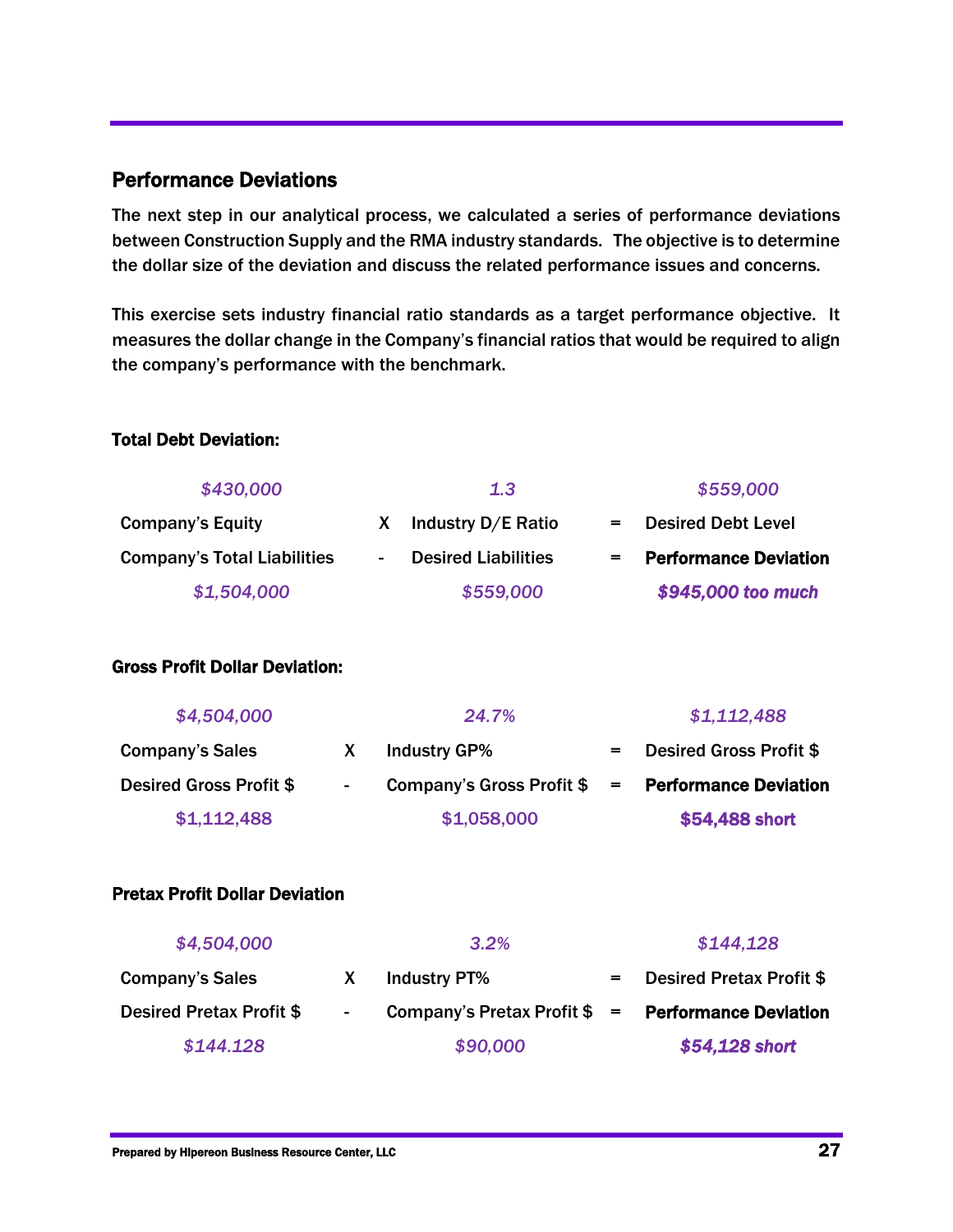## Sales Dollar Deviation – proactive approach

| \$1,934,000      |        | 2.70                                                                        | \$5,221,800             |
|------------------|--------|-----------------------------------------------------------------------------|-------------------------|
|                  |        | Company's Total Assets $X$ Industry Sales to Asset Ratio = Desired Sales \$ |                         |
| Desired Sales \$ | $\sim$ | Company's Sales \$                                                          | = Performance Deviation |
| \$5,221,800      |        | \$4,504,000                                                                 | \$717,800 short         |

#### Asset Dollar Deviation – reactive approach

| \$4,504,000                | 2.70                                                          | \$1,668,148             |
|----------------------------|---------------------------------------------------------------|-------------------------|
| <b>Company's Sales</b>     | $\div$ Industry Sales to Asset Ratio = Desired Total Asset \$ |                         |
| Company's Total Asset \$ - | <b>Desired Total Asset \$</b>                                 | = Performance Deviation |
| \$1,934,000                | \$1,668,148                                                   | \$265,852 too much      |

## Accounts Receivable Dollar Deviation

| \$4,504,000            |        | 8.4x                  | \$536,190               |
|------------------------|--------|-----------------------|-------------------------|
| <b>Company's Sales</b> | ÷      | Industry A/R Turnover | $=$ Desired A/R \$      |
| Company's Total A/R \$ | $\sim$ | Desired $A/R$ \$      | - Performance Deviation |
| \$612,000              |        | \$536,190             | \$78,810 too much       |

## Inventory Dollar Deviation

| \$3,446,000            |        | 6.8x                               | \$506,765                |
|------------------------|--------|------------------------------------|--------------------------|
| Company's COGS         |        | <b>Industry Inventory Turnover</b> | $=$ Desired Inventory \$ |
| Company's Inventory \$ | $\sim$ | Desired Inventory \$               | = Performance Deviation  |
| \$1,121,000            |        | \$506,765                          | \$614,235 too much       |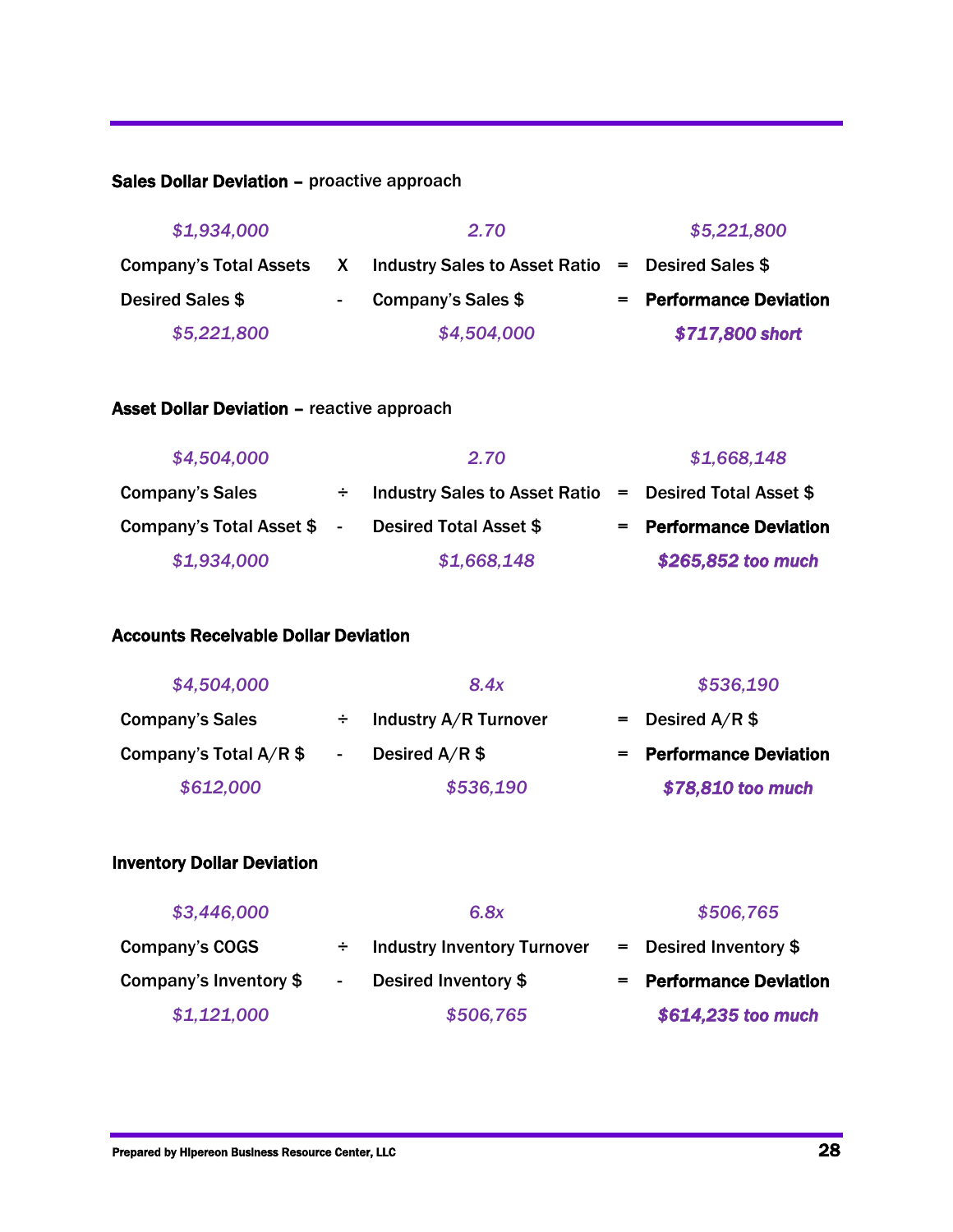## Accounts Payable Dollar Deviation

| \$3,446,000        |        | 9.6x                  | \$358,958               |
|--------------------|--------|-----------------------|-------------------------|
| Company's COGS     |        | Industry A/P Turnover | $=$ Desired A/P \$      |
| Company's $A/P$ \$ | $\sim$ | Desired $A/P$ \$      | = Performance Deviation |
| \$602,000          |        | \$358,958             | \$243,042               |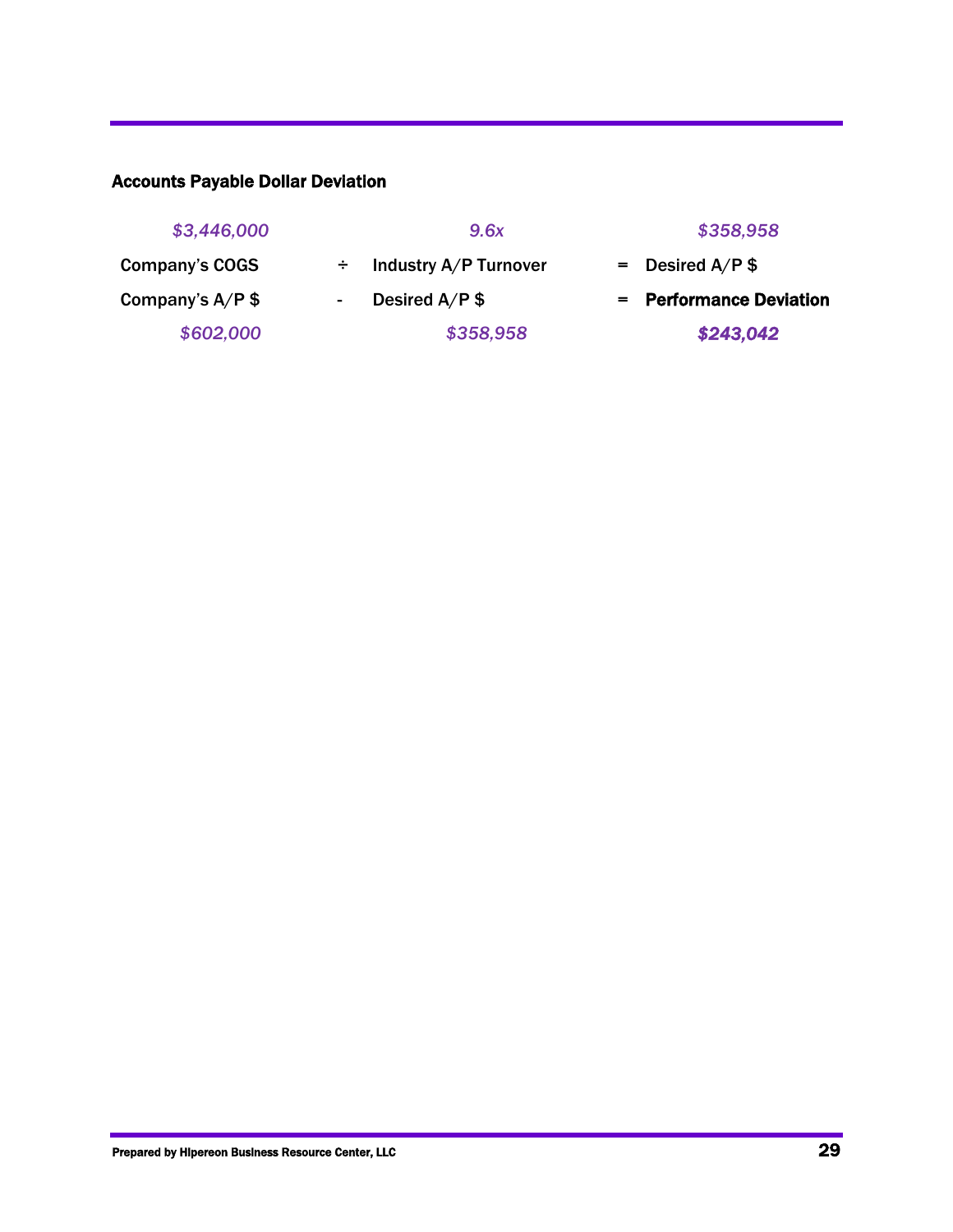## Overall Financial Performance

Examining your company's overall financial performance reveals the following grades:

| <b>Overall Financial Performance</b> |                  |      |      |                                  |
|--------------------------------------|------------------|------|------|----------------------------------|
|                                      | <b>Excellent</b> | Good | Fair | <b>Needs</b><br><b>Attention</b> |
| <b>Liquidity/Solvency</b>            |                  |      |      |                                  |
| <b>Current Ratio</b>                 |                  |      | X    |                                  |
| <b>Quick Ratio</b>                   |                  |      |      | X                                |
| <b>Safety</b>                        |                  |      |      |                                  |
| <b>Debt to Equity Ratio</b>          |                  |      |      | X                                |
| <b>Profitability</b>                 |                  |      |      |                                  |
| <b>Gross Profit Margin</b>           |                  |      |      | X                                |
| <b>Pretax Profit Margin</b>          |                  |      |      | X                                |
| <b>Productivity</b>                  |                  |      |      |                                  |
| <b>Sales to Assets Ratio</b>         |                  |      |      | X                                |
| <b>Return on Assets</b>              |                  |      | X    |                                  |
| <b>Return on Equity</b>              |                  |      | X    |                                  |
| <b>AR Collection Period</b>          |                  |      |      | X                                |
| <b>Inventory Days</b>                |                  |      |      | X                                |
| <b>AP Days</b>                       |                  |      | 2    |                                  |
| <b>Cash Flow</b>                     |                  |      |      |                                  |
| <b>Operating Cash Flow</b>           |                  |      |      | X                                |
| <b>Internal Cash Flow</b>            |                  |      |      | X                                |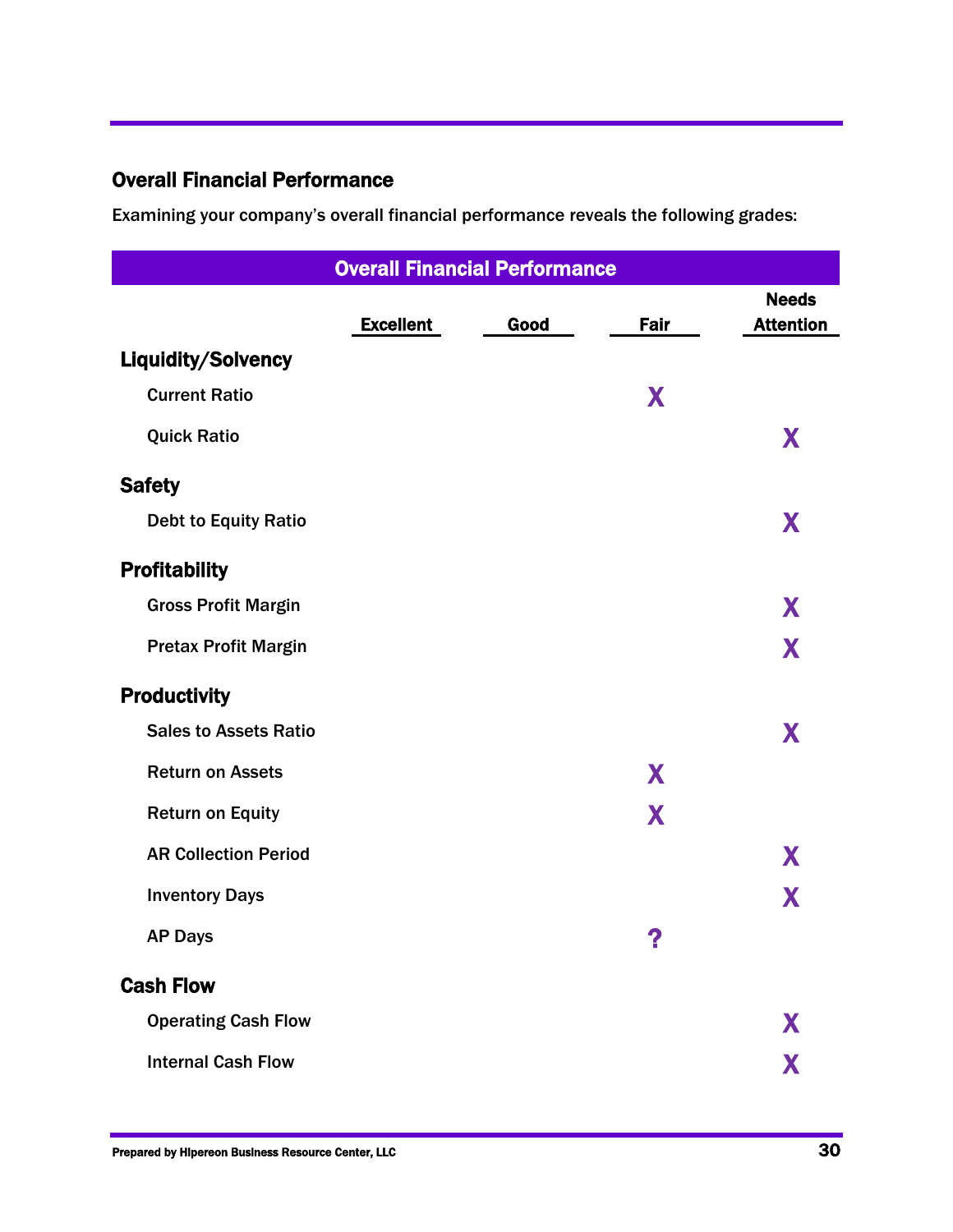## Overall Performance Observations

## Solvency/Liquidity

Your company's bill paying capacity illustrated by the Current and Quick Ratios has been on a steady decline over the last three years and is presently below industry standards.



The Current Ratio suggests the Company still has bill paying capacity although it has been deteriorating over the last three years. Management needs to pay attention to this relationship and prevent further deterioration.

The Quick Ratio analysis indicates your company is very illiquid. If the trade suppliers or the lenders call for an immediate payment of their obligations, the Company does not have a sufficient liquid asset base to generate the cash needed to repay the debt.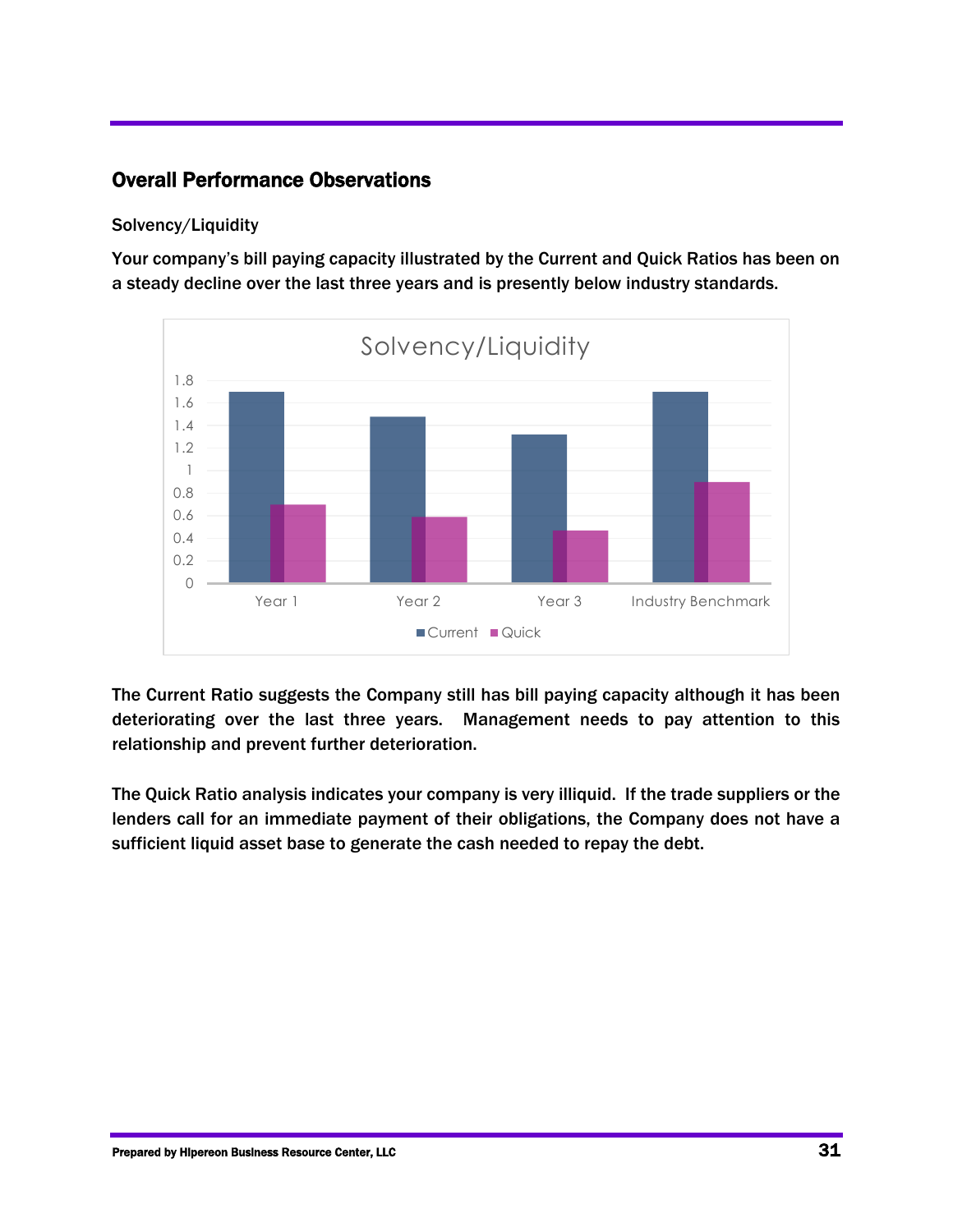#### Leverage

Your company's funding structure risk has steadily increased over the last three years and is significantly above the current industry standard for comparably sized businesses. At the end of the most recent fiscal year, the Company has \$2.20 more debt in place for every \$1.00 of Equity than its industry counterparts.



The Company's leverage position is an area of concern that warrants immediate attention. Balance Sheets must balance. If there is a high level of debt on the Balance Sheet it is caused by either the of lack of Equity or by high levels of Assets.

The high level of debt on your Balance Sheet is primarily due to the high level of Assets. Inventory and Accounts Receivable are the largest Assets on the Company's Balance Sheet. In both cases, our analysis indicates the turnover rates for these Assets are much slower than the industry standards.

As a result, the dollar size of these two Assets is significantly larger than it would be if the corresponding turnover rates were more in line with the industry standards.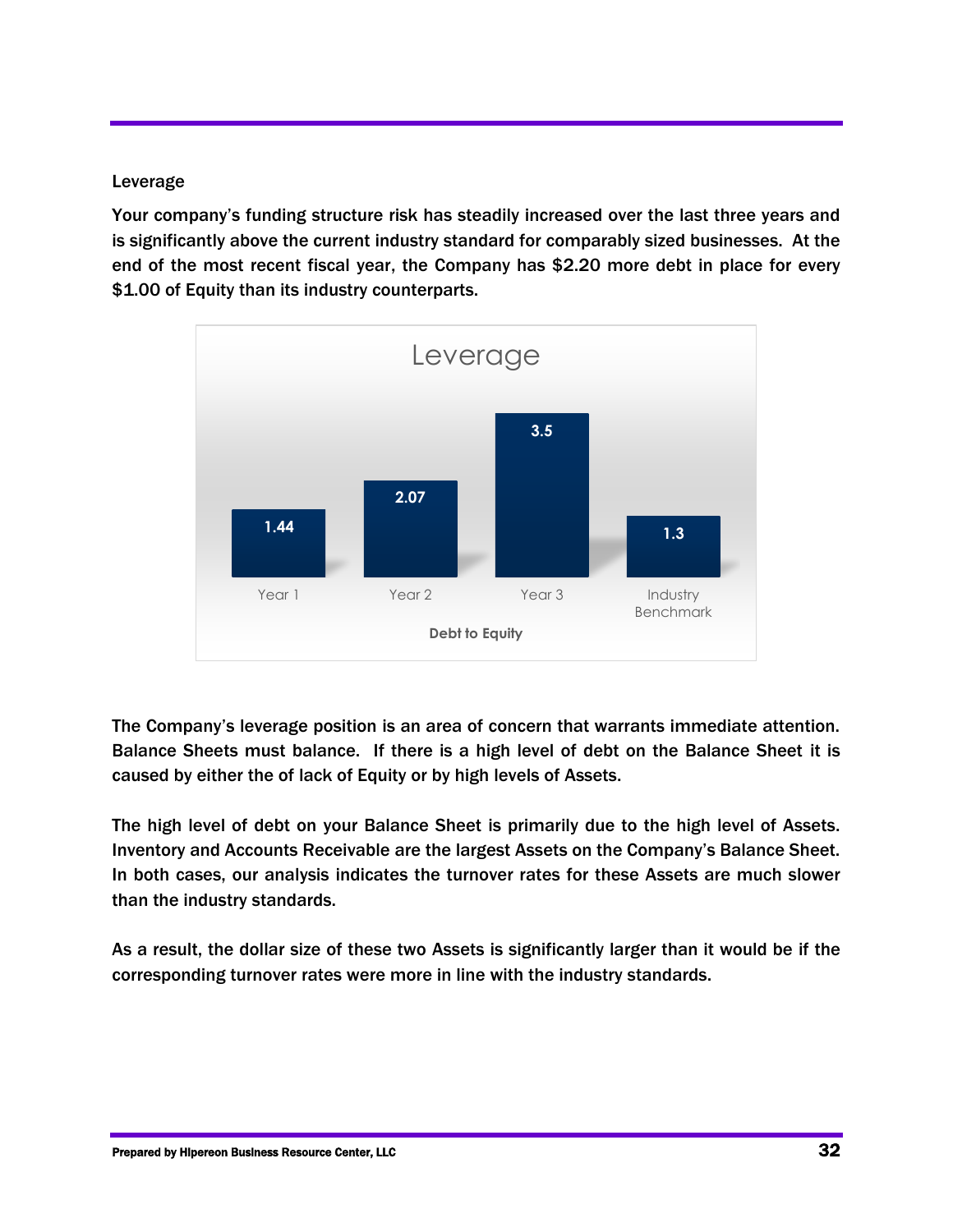## **Profitability**

Your company's Gross Profit and Pretax Margins have steadily declined over the last three years. They are both below industry standards.



The Company's Gross Profit % has steadily declined which suggests you have potential problems with the Company's; pricing policies, inventory management processes, the level of any non-inventory costs included in your Cost of Goods Sold expense pool, or a combination of the three. You need to examine each of these operational areas to determine what is causing the GPM decline.

Your company's Pretax % has also steadily declined over the 3-year period. This decline could be caused by issues associated with the company's Operating Expense levels or because the company is not producing enough Sales volume to cover the existing Operating Expenses. The dollar amounts of the Performance Deviations at both the Gross Profit level and their Pretax level are just short of \$60,000. An additional \$60,000 would increase reported Profits in Year 3 by over 60.0%.

The company's Operating Expenses as a percentage of Sales are lower than the industry benchmark averages. This suggests the lower level of Pretax Margin is not being created by an overhead expense control problem.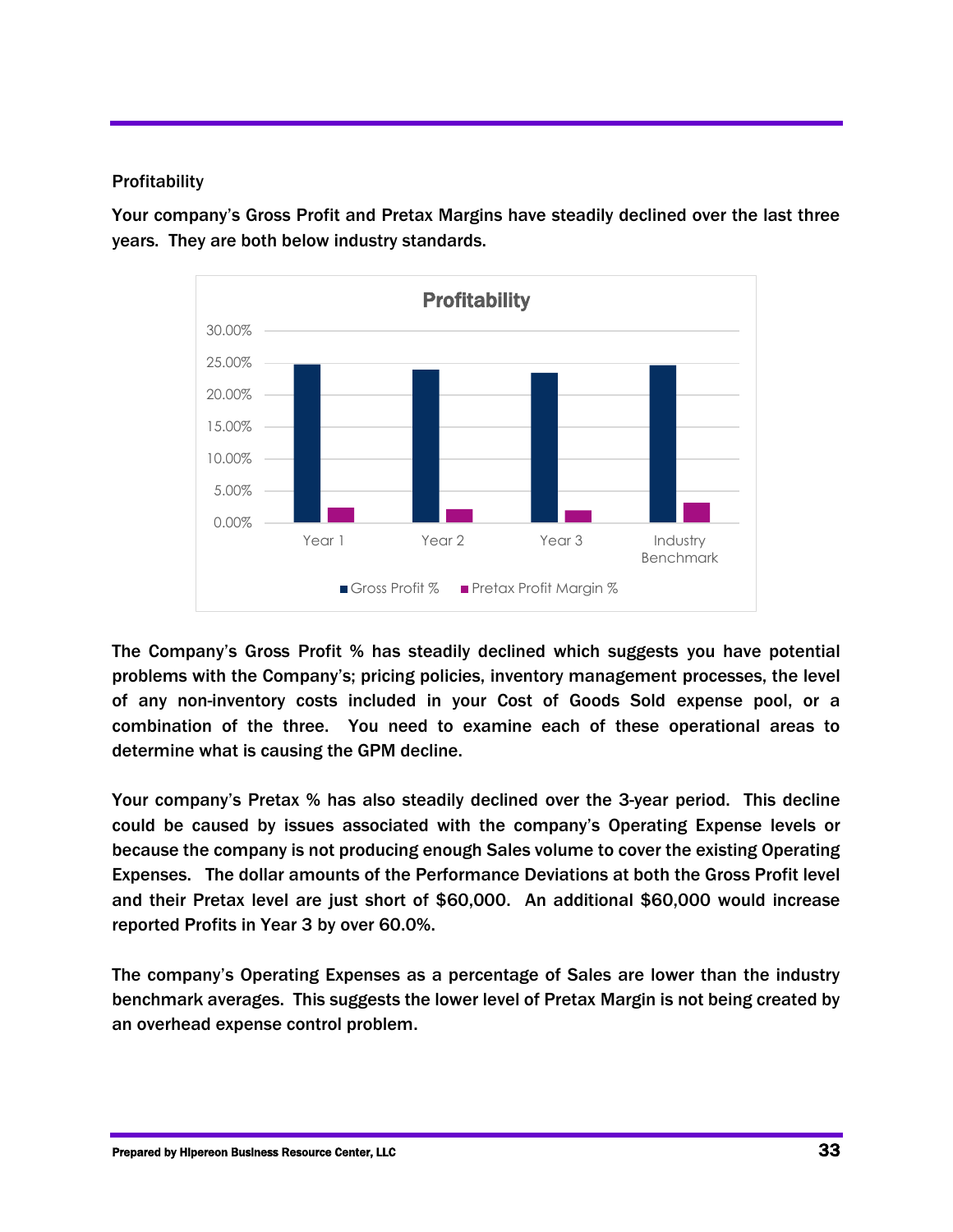The annual Interest Expenses have tripled in dollar size over the 3-year period. The increase in the Interest Expenses is a direct result of the increasing dollar size of the interest-bearing debt on the company's Balance Sheet. The debt level is up because the capital is needed to fund the additional Assets on the Company's Balance Sheet.

## **Productivity**

Your company's asset utilization and productivity measures have been on a steady decline over the last 3 years. They are below industry performance benchmark standards.



The continual decline in productivity suggests your company has been deploying poor Asset utilization practices. It may also indicate the company has been unable to generate sufficient Sales volume to justify its existing Asset base.

All Assets house cash. Having nonperforming Assets means your company is needlessly housing cash in lazy Assets. This has caused a need to borrow more capital to help fund these Assets and meet business operating cash flow needs. The annual interest charges incurred on this debt has tripled, creating a negative impact on the company's profitability.

Your company needs to generate more Sales from the Assets on hand. If additional Sales are not achievable, a plan must be created to reduce or eliminate nonperforming Assets and utilize the cash generated from an orderly sale of these Assets to pay down the debt.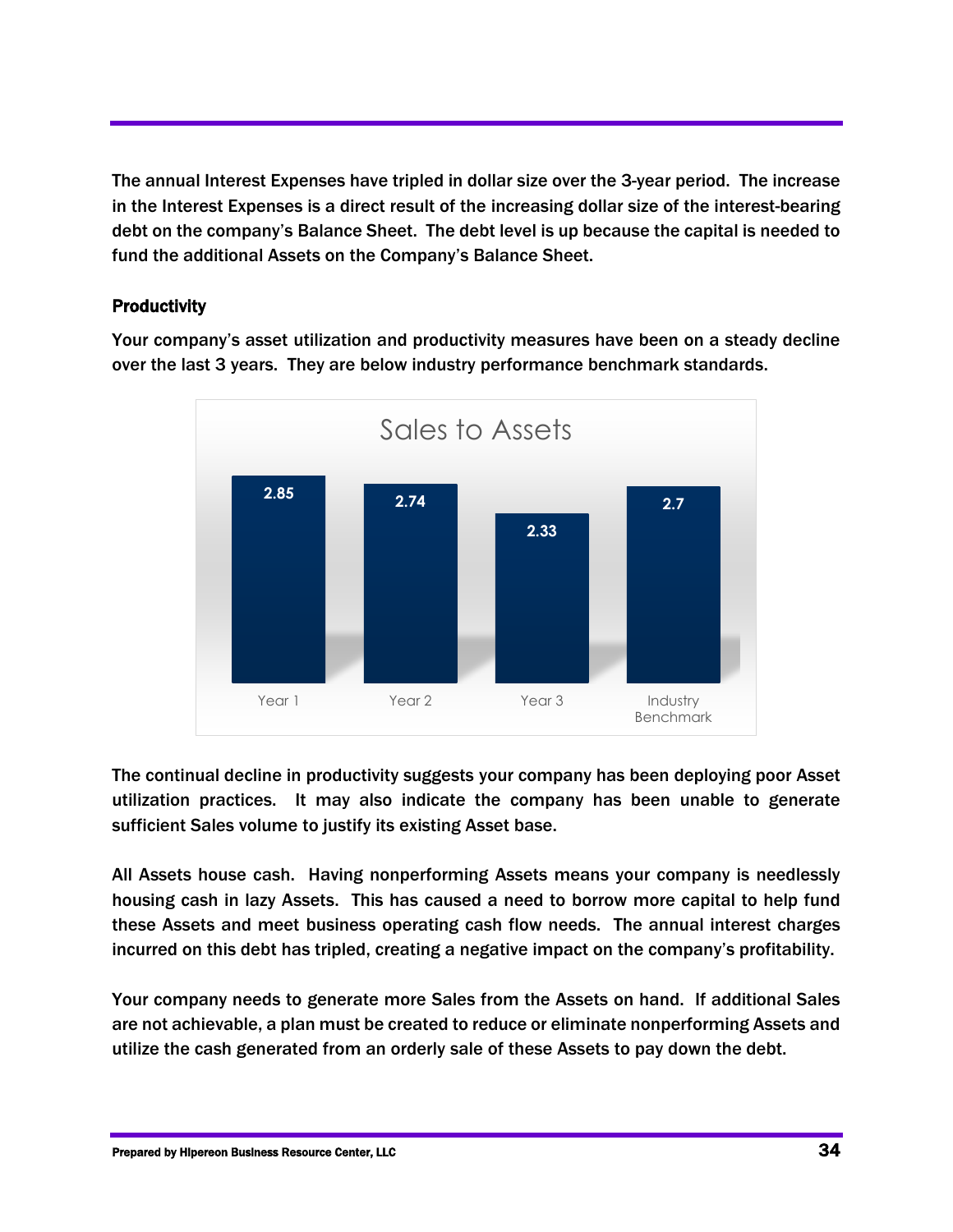If the company's creditors are demanding immediate repayment of their outstanding debts, you may not have the luxury of time to generate the repayment capability from more Sales or an orderly sale of excess Assets. Your company may have to consider liquidating some Assets to generate the cash.

Questions that needs to be asked include:

- 1. Are there any excess Assets in the company's Fixed Asset base or in its Working Capital Asset mix?
- 2. Are there readily available secondary markets for the sale of these excess Assets?

## Accounts Receivable

One of the dominant Working Capital Assets in any business is Accounts Receivable. This Asset represents Sales generated from customers on a credit basis.



Your company's current average A/R collection rate is 7.4 times a year or every 50 days. The industry benchmark reflects a turnover rate of 8.4 times or every 43 days.

Your Company has its receivables outstanding roughly a week longer than the industry. A week longer does not sound like that much, but it equates to an additional Balance Sheet commitment for A/Rs of \$79,000.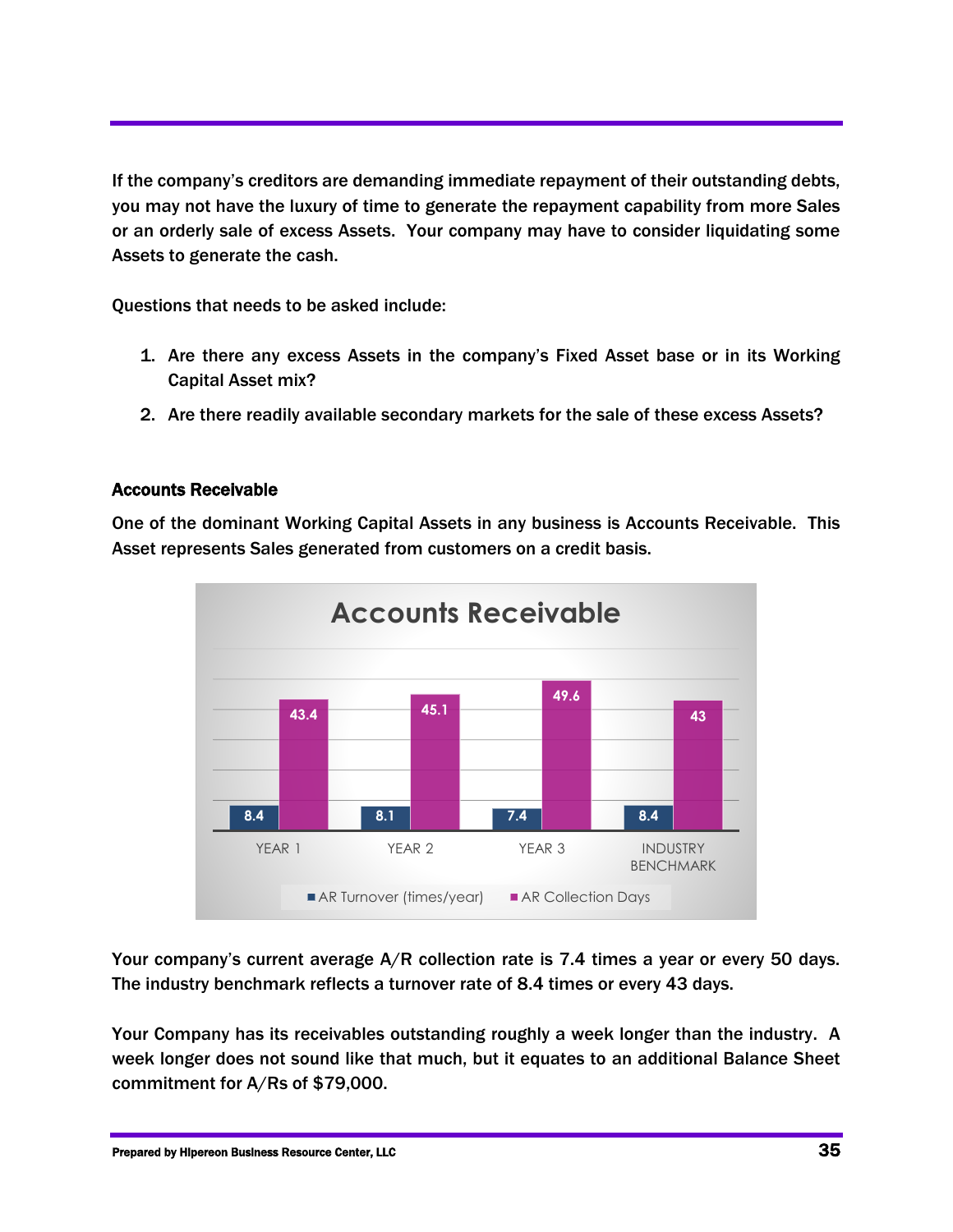This additional A/R commitment must be funded, and the company must incur the related carrying costs. Receivables have numerous carrying costs. They include; financing costs, the costs for processing invoices for sales made on account, all of costs associated with the contact activities required to manage the billing and collection process including staff time, mail charges, settling disputes over billing accuracy, all collection charges incurred, and the possibility of having bad debt write-offs.

#### Inventory



Your company's Inventory turnover rate has significantly declined over the past three years and is presently much slower than the industry benchmark rate.

Your company is presently selling its inventory 3.1 times a year or on average every 119 days. This compares to an industry standard of 6.8 times or every 54 days.

As a result of the slow rate of turnover, the company's Balance Sheet reflects a level of Inventory that is \$614,000 higher than what would be in place if the company's turnover rate was in line with the industry median benchmark standard. This excess Inventory is housing cash and requiring an unnecessary funding commitment.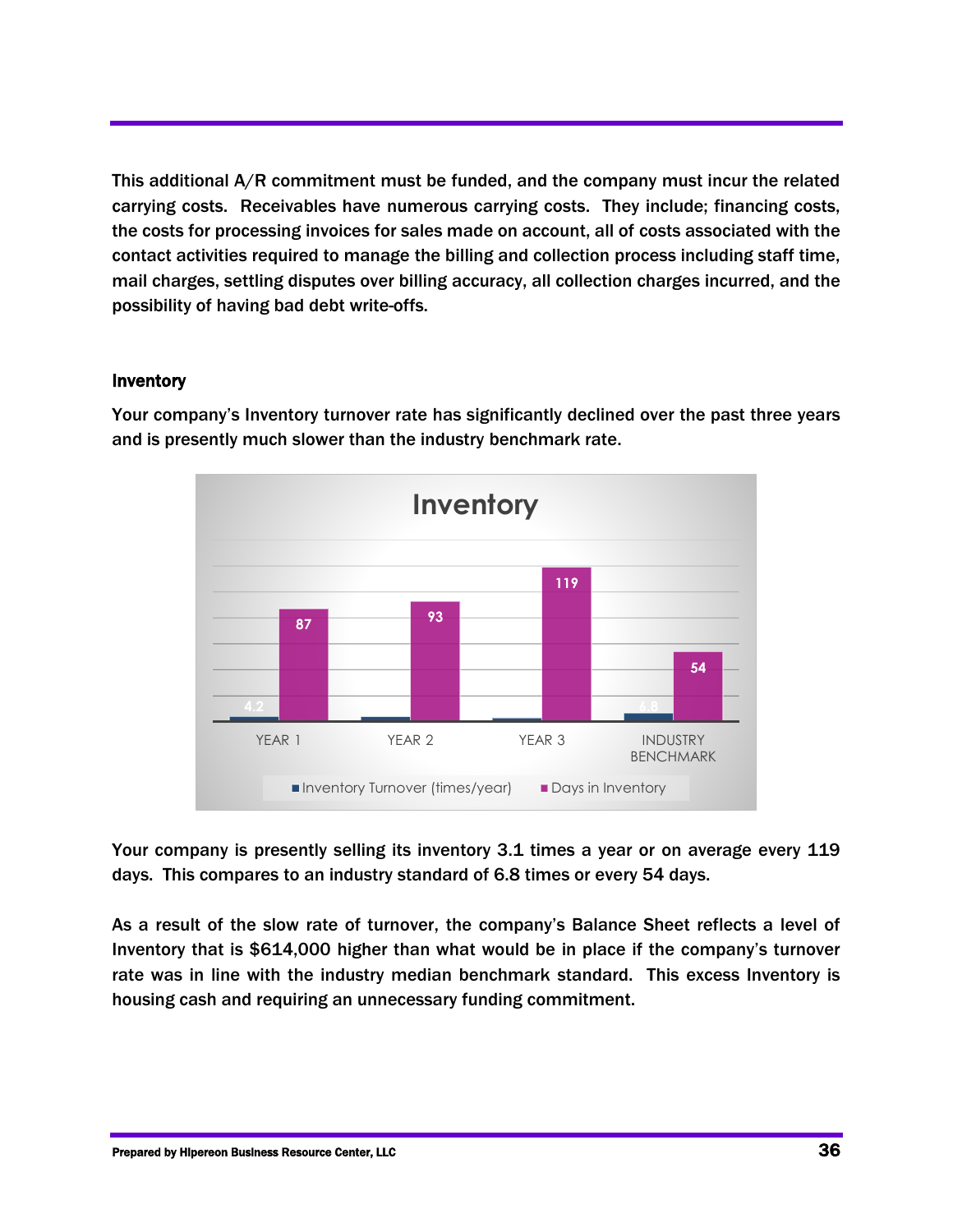One of the primary reasons why your company has nearly \$1.0 Million more debt on the Balance Sheet than its piers is because the additional debt is required to fund this high level of Inventory.

Inventory is an expensive Asset to manage. It has several related carrying costs. There are costs associated with sourcing and financing the purchase as well as costs associated with receiving, storing, retrieving, merchandising, and selling activities. Carrying costs include interest charges, accounting expenses, storage facilities expenses, material handling expenses, seasonality, style changes, technology changes, perishability, shrinkage, dating limitations, and obsolescence.

## Accounts Payable

Accounts Payable (A/P) represent an excellent source of free debt funding if it is properly utilized. The dollar size of your company's Accounts Payable has tripled in the last 3 years and the number of days it takes to pay the trade Suppliers has increased dramatically. The company pays A/P at a much slower rate than the rate of payments reflected in the industry benchmark statistics.



Your company is presently paying its Accounts Payable at a rate of 5.7 times a year or on average every 64 days. By comparison, the industry benchmark for  $A/P$  payment is a rate of 6.8 times a year or every 38 days.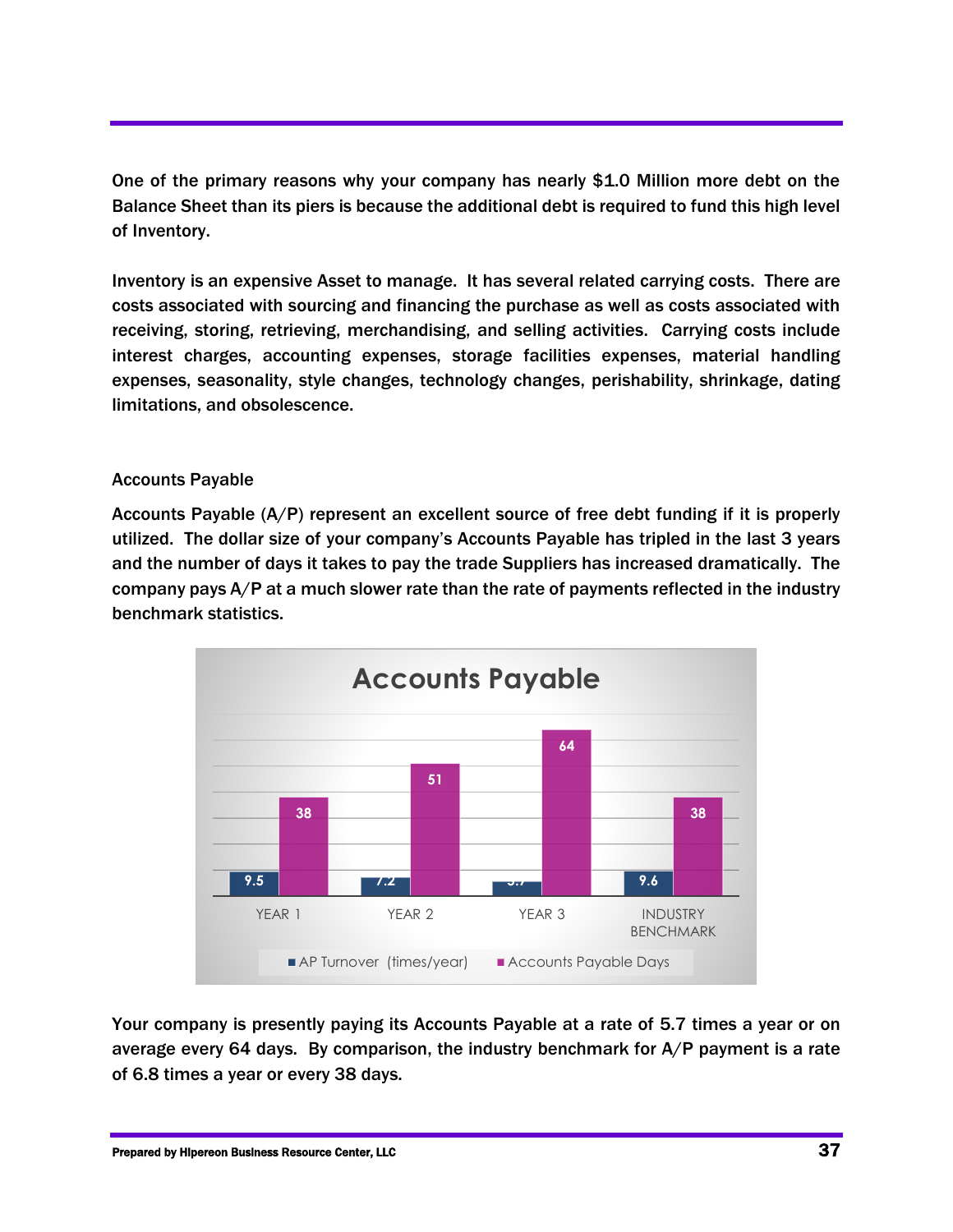Managing Accounts Payable is challenging. You want to take advantage of the use of free capital generated from your Supplier's as much as you can, but you do not want to abuse the privilege to the point that slow payments cause your Suppliers to raise their prices or put your account on C.O.D.

You need to closely monitor your company's trade Supplier relationships. Do not let the repayment timelines continue to deteriorate and negatively impact your working relationships.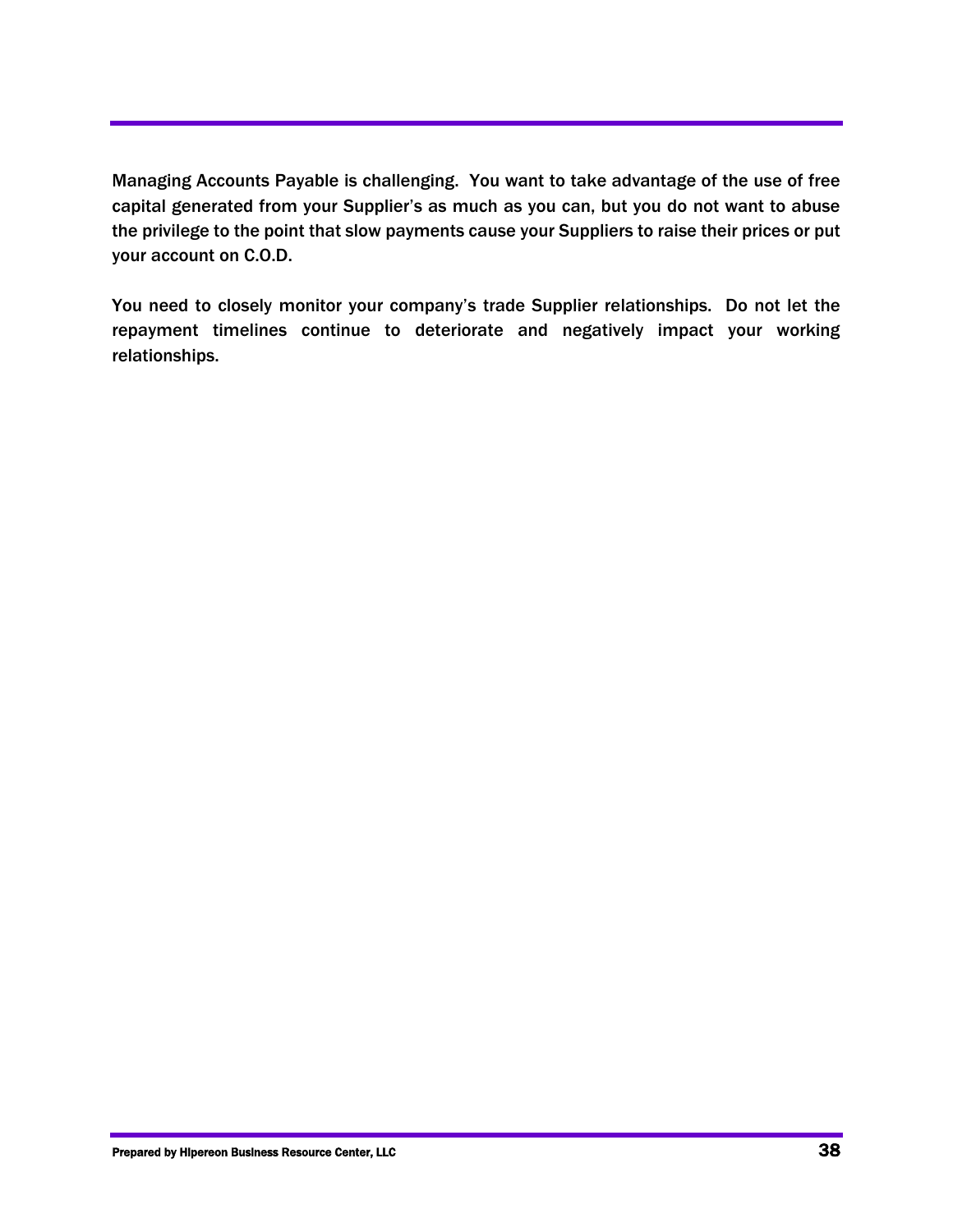## Recommendations

We recommend an immediate focus on the following:

#### 1. Retire some outstanding debt

Your company needs to reduce its debt load. You can accomplish this objective by reducing the company's Working Capital Asset base (Accounts Receivable & Inventory) and using the cash housed in these Assets to reduce the company's outstanding debt.

#### 2. Reduce inventory levels

You need to review your company's Inventory management practices. Inventory is by far the largest Asset on the company's Balance Sheet. The Industry Performance Deviation calculations suggest the company has over \$600,000 more Inventory on hand than the industry median benchmark would suggest is needed.

Plans need to be developed to review the purchasing practices deployed by the company, and the mix of Inventory items being carried. The Plan should be to review both purchasing and pricing practices and identify items not selling in a reasonable timeframe.

Inventory items that have very slow turnover rates should be identified and a plan developed to reduce or eliminate them from the Inventory mix. Purchasing opportunities that involve the ability to take discounts should be looked at carefully to assure there is a ready market for the sale of these items.

## 3. Collect Outstanding Receivables

Your management team needs to focus on ways to speed up the collection of the company's outstanding Accounts Receivable. The billing procedures should be checked for timeliness and accuracy. How does Credit Policy define credit worthiness? How are Credit Policies communicated to the customer base? Do they clearly describe repayment requirements? Are they being uniformly enforced?

An individual credit account aging exercise should be conducted to identify slow paying customers and any levels of concentration risk in the A/R portfolio. It is our understanding the company's written Credit Policies set payment requirements within 30 days of the invoice date. You need to re-establish your company's Credit Policies with your customer base and enforce the requirement to pay within 30 days of the invoice date. Credit Policy should also address how Accounts Receivable outstanding for longer than 30 days will be managed.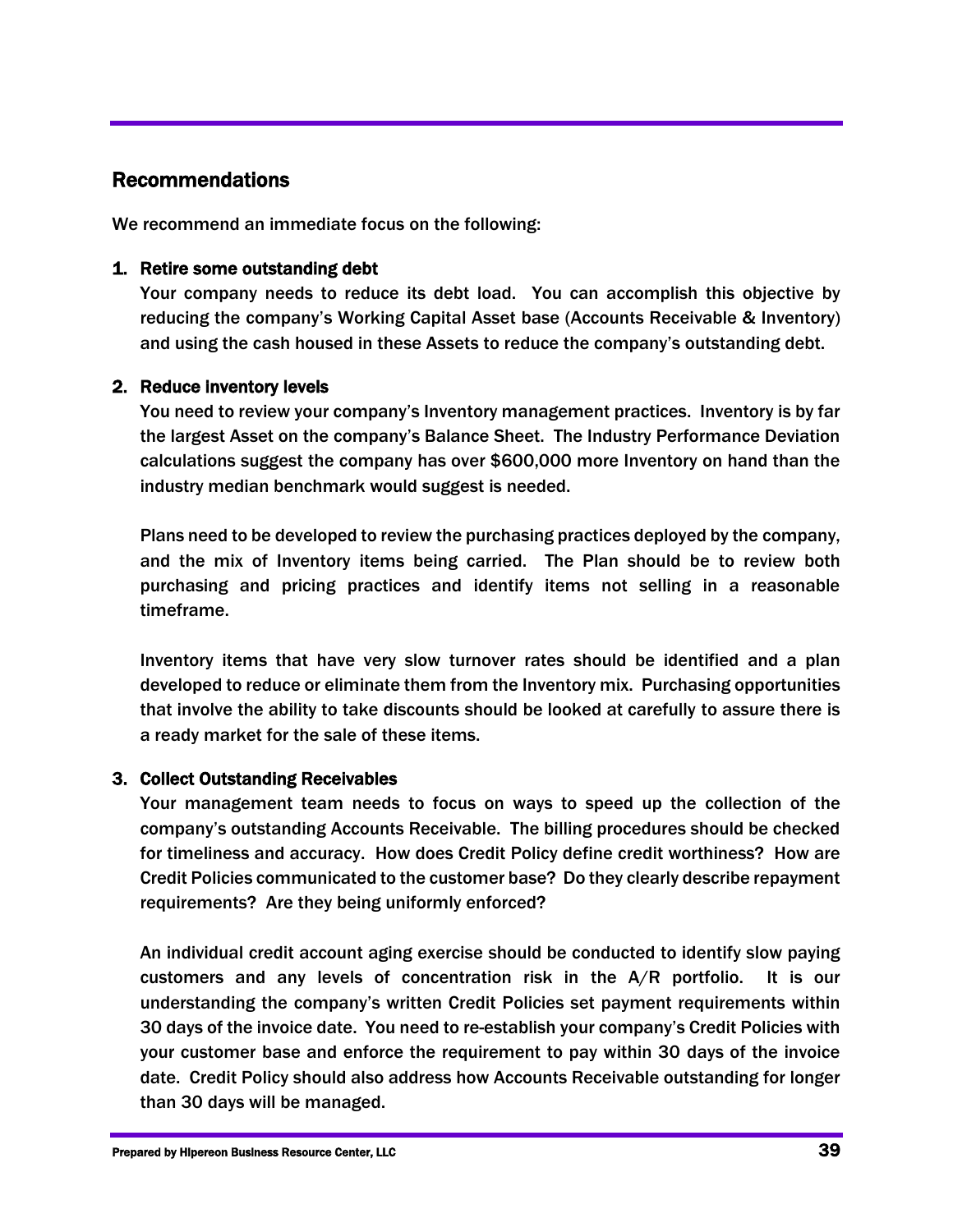Some consideration should be given to raising prices or restricting additional sales to customers with account balances that are more than 45 days outstanding until they bring their accounts into compliance with the company's Credit Policies.

## 4. Slow Sales growth rate

Over the last 3 years, your company's Sales volume has doubled, reflecting an average annual growth rate of over 40.0% During this timeframe, the Asset size on the company's Balance Sheet has more than doubled and a significant portion of this increase has been funded with capital provided by creditors.

The company has been profitable during the whole period, but internal cash flow has been negative. Given this scenario, you should consider slowing down your company's Sales volume growth rate. The company needs to grow at a pace that is cash flow affordable.

There is a financial model for estimating the Sales growth rate that would maintain the existing Debt to Equity Ratio in the next year. This sustainable growth rate calculation is based on maintaining 3 key financial structure relationships from the prior year. These relationships include:

- 1. The Existing Debt to Equity Ratio
- 2. The Existing Net Profit Margin
- 3. The Existing Variable Assets to Sales Ratio

Inserting your company's most recent year-end results for these financial relationships into the model indicates the sustainable growth rate for the company for next year is 21.6%. The model does not evaluate the quality of the individual elements, it simply implies given the exiting variables, here is the sustainable growth rate.

Any growth rate achieved that is higher than the sustainable growth rate will cause the level of leverage and the related funding structure risks to increase from current levels unless significant changes are made to business management practices.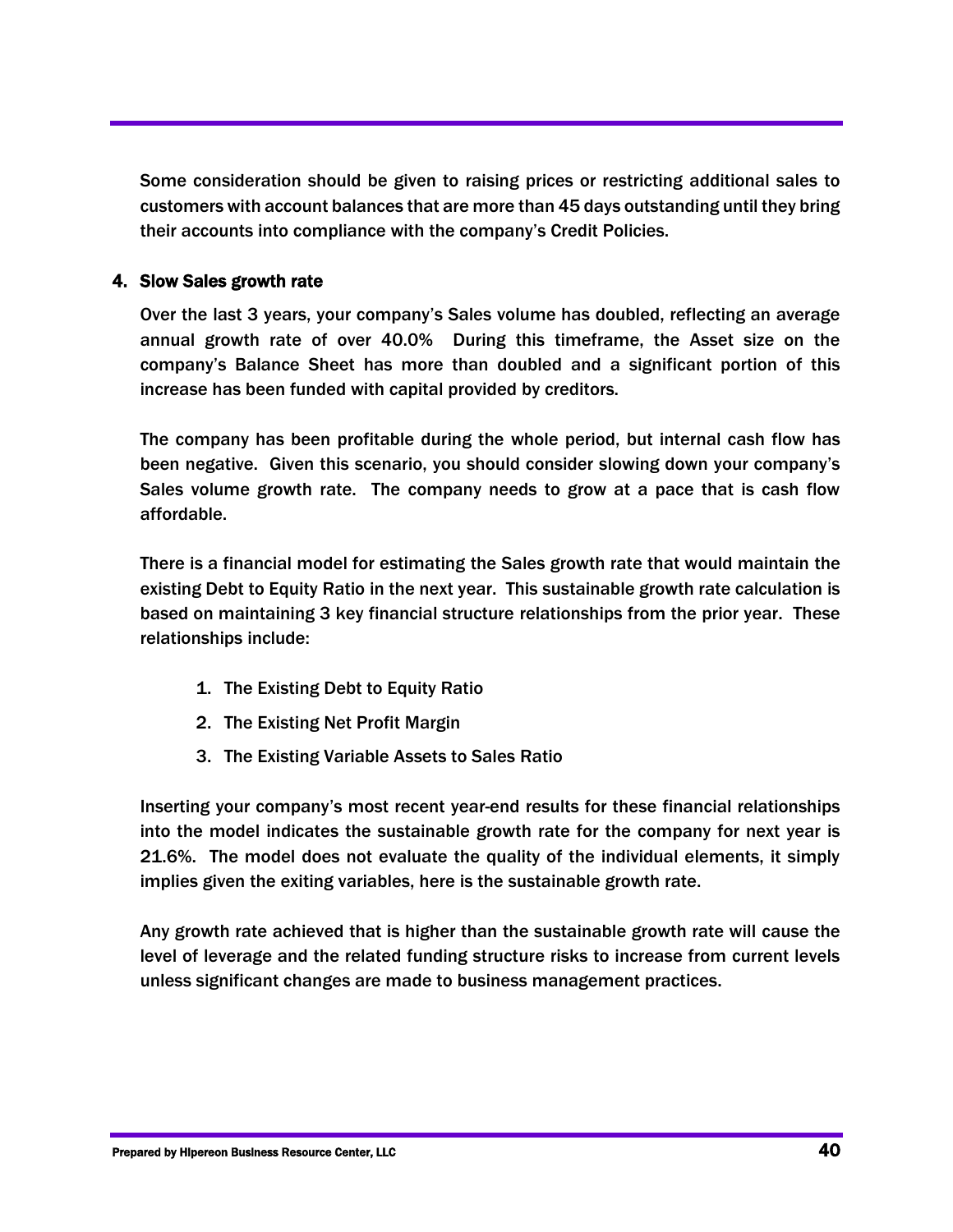| <b>Construction Supply, Inc.</b><br>Balance Sheets, (\$000s)<br>December 31, Year 1 - Year 3 |        |                   |         |  |
|----------------------------------------------------------------------------------------------|--------|-------------------|---------|--|
|                                                                                              | Year 1 | Year <sub>2</sub> | Year 3  |  |
| Cash                                                                                         | \$24   | \$27              | \$21    |  |
| <b>Accounts Receivable</b>                                                                   | \$273  | \$406             | \$612   |  |
| Inventory                                                                                    | \$413  | \$638             | \$1,121 |  |
| <b>Prepaid Expenses</b>                                                                      | \$8    | \$14              | \$15    |  |
| <b>Total Current Assets</b>                                                                  | \$718  | \$1,085           | \$1,769 |  |
| <b>Gross Fixed Assets</b>                                                                    | \$121  | \$157             | \$226   |  |
| Accumulated Depreciation (-)                                                                 | (\$34) | (\$42)            | (\$61)  |  |
| <b>Net Fixed Assets</b>                                                                      | \$87   | \$115             | \$165   |  |
| <b>Total Assets</b>                                                                          | \$805  | \$1,200           | \$1,934 |  |
| Notes Payable - Bank                                                                         | \$118  | \$235             | \$528   |  |
| <b>Accounts Payable</b>                                                                      | \$182  | \$346             | \$602   |  |
| Income Tax Payable                                                                           | \$8    | \$11              | \$14    |  |
| <b>Current Portion of LTD</b>                                                                | \$10   | \$14              | \$20    |  |
| <b>Accrued Expenses</b>                                                                      | \$104  | \$128             | \$179   |  |
| <b>Total Current Liabilities</b>                                                             | \$422  | \$734             | \$1,343 |  |
| Long Term Debt                                                                               | \$90   | \$112             | \$161   |  |
| <b>Total Liabilities</b>                                                                     | \$512  | \$846             | \$1,504 |  |
| <b>Capital Stock</b>                                                                         | \$50   | \$50              | \$50    |  |
| <b>Retained Earnings</b>                                                                     | \$243  | \$304             | \$380   |  |
| <b>Total Equity</b>                                                                          | \$293  | \$354             | \$430   |  |
| <b>Total Liabilities &amp; Equity</b>                                                        | \$805  | \$1,200           | \$1,934 |  |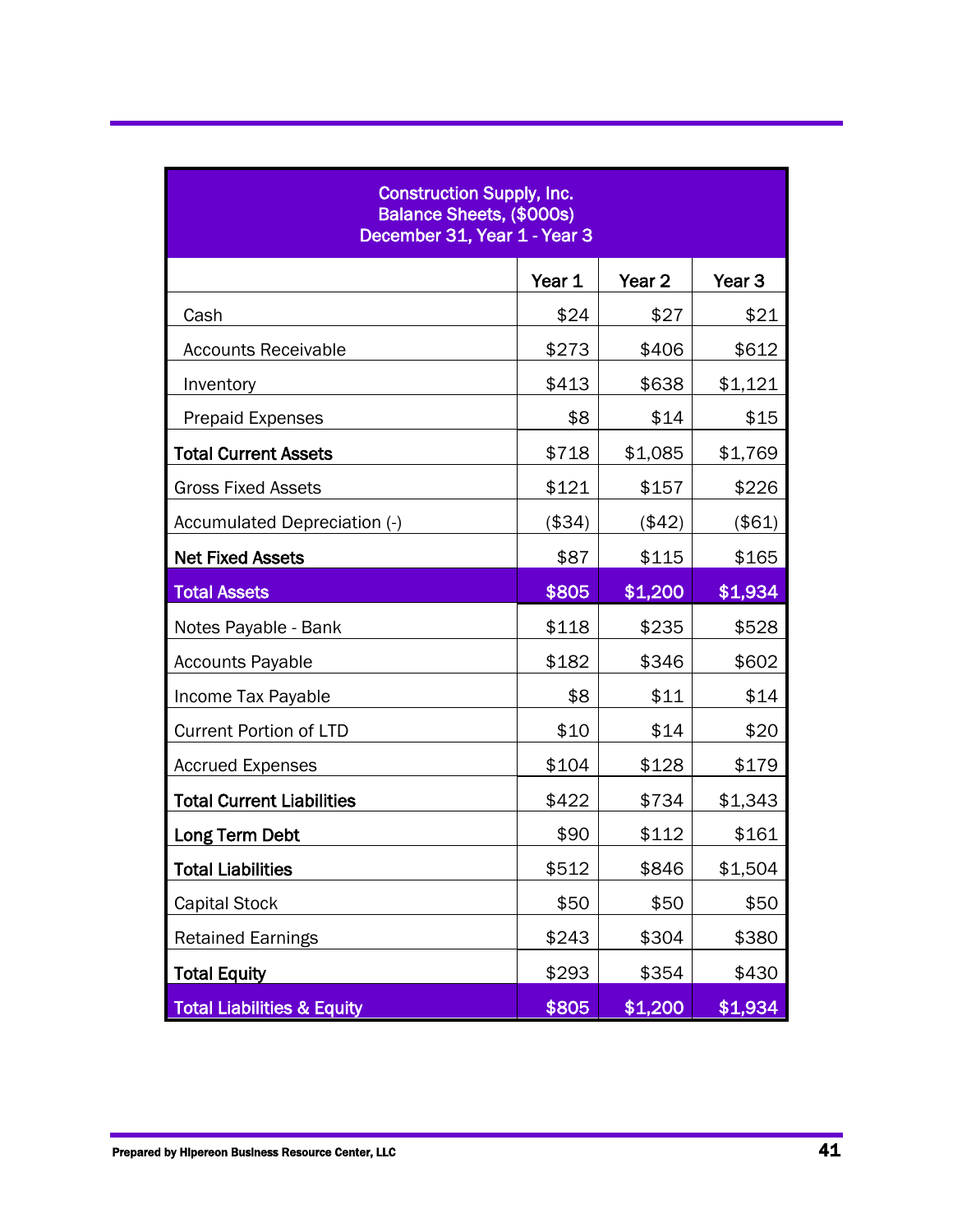| <b>Construction Supply, Inc.</b><br><b>Income Statements (\$000s)</b><br>As of December 31, Year 1 - Year 3 |         |          |                   |  |
|-------------------------------------------------------------------------------------------------------------|---------|----------|-------------------|--|
|                                                                                                             | Year 1  | Year 2   | Year <sub>3</sub> |  |
| <b>Total Sales</b>                                                                                          | \$2,297 | \$3,285  | \$4,504           |  |
| Cost of Goods Sold                                                                                          | \$1,728 | \$2,497  | \$3,446           |  |
| <b>Gross Profit</b>                                                                                         | \$569   | \$788    | \$1,058           |  |
| Accounting & Legal                                                                                          | \$5     | \$6      | \$12              |  |
| Auto & Truck                                                                                                | \$49    | \$70     | \$75              |  |
| <b>Bad Debts</b>                                                                                            | \$2     | \$9      | \$22              |  |
| Depreciation                                                                                                | \$6     | \$8      | \$19              |  |
| Insurance                                                                                                   | \$24    | \$28     | \$36              |  |
| <b>Office Expenses</b>                                                                                      | \$57    | \$70     | \$101             |  |
| Rent                                                                                                        | \$24    | \$29     | \$32              |  |
| <b>Salaries</b>                                                                                             | \$304   | \$415    | \$549             |  |
| Telephone & Utilities                                                                                       | \$20    | \$41     | \$46              |  |
| <b>Total Operating Expense</b>                                                                              | \$491   | \$676    | \$892             |  |
| <b>Operating Profit/(Loss)</b>                                                                              | \$78    | \$112    | \$166             |  |
| Other Inc. (Exp.)                                                                                           | \$0     | \$0      | \$0               |  |
| Interest Expense (-)                                                                                        | (\$24)  | $-$40$   | $-$ \$76          |  |
| Total Other Inc. (Exp.)                                                                                     | (\$24)  | $-$ \$40 | -\$76             |  |
| <b>Pretax Profit</b>                                                                                        | \$54    | \$72     | \$90              |  |
| Income Tax                                                                                                  | \$8     | \$11     | \$14              |  |
| <b>Net Income</b>                                                                                           | \$46    | \$61     | \$76              |  |

ī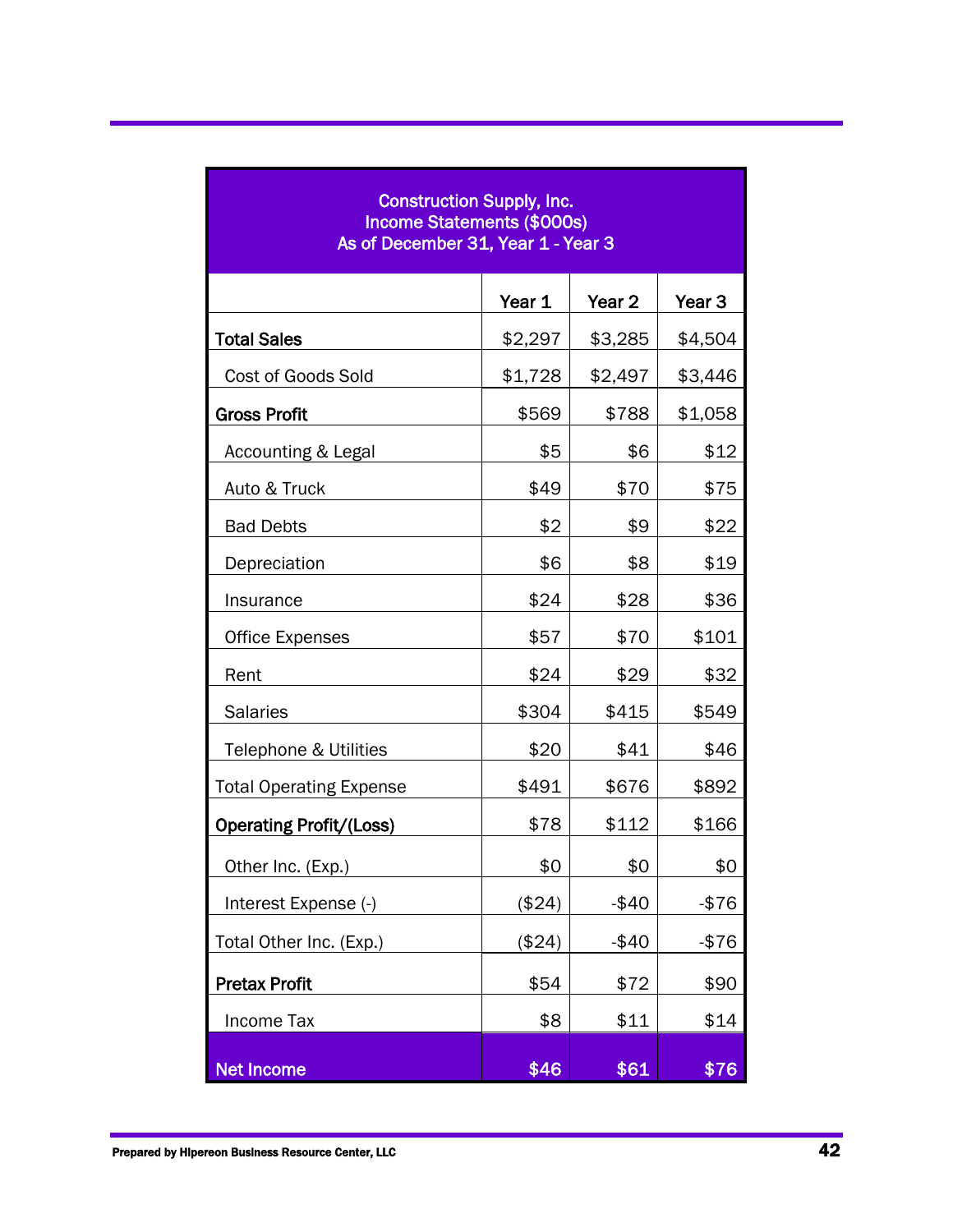| <b>Construction Supply, Inc.</b><br><b>Indirect Statement of Cash Flow (\$000s)</b> |                                                             |                   |                   |  |
|-------------------------------------------------------------------------------------|-------------------------------------------------------------|-------------------|-------------------|--|
|                                                                                     | <b>Account</b>                                              | Year <sub>2</sub> | Year <sub>3</sub> |  |
| $\mathbf 1$                                                                         | Net Income After Tax                                        | \$61              | \$76              |  |
| $\overline{2}$                                                                      | Depreciation & Amortization                                 | \$8               | \$19              |  |
| 3                                                                                   | <b>Accounts Receivable</b><br>Decrease (Increase)           | (\$133)           | (\$206)           |  |
| 4                                                                                   | Inventory<br>Decrease (Increase)                            | (\$225)           | (\$483)           |  |
| 5                                                                                   | <b>Other current Assets</b><br>Decrease (Increase)          | $($ \$6)          | (\$1)             |  |
| 6                                                                                   | <b>Accounts Payable</b><br>Increase (Decrease)              | \$164             | \$256             |  |
| $\overline{7}$                                                                      | <b>Accrued Expenses</b><br>Increase (Decrease)              | \$24              | \$51              |  |
| 8                                                                                   | Income Tax Payable & Deferred Tax<br>Increase (Decrease)    | \$3               | \$3               |  |
| 9                                                                                   | <b>Other Current Liabilities</b><br>Increase (Decrease)     | \$0               | \$0               |  |
| 10                                                                                  | <b>Other Noncurrent Liabilities</b><br>Increase (Decrease)  | \$0               | \$0               |  |
| 11                                                                                  | <b>OPERATING CASH FLOW (OCF)</b>                            | (\$104)           | (\$285)           |  |
| 12                                                                                  | <b>Marketable Securities</b><br>Decrease (Increase)         | \$0               | \$0               |  |
| 13                                                                                  | Long-Term Investment<br>Increase (Decrease)                 | \$0               | \$0               |  |
| 14                                                                                  | <b>Gross Fixed Assets</b><br>Decrease (Increase)            | (\$36)            | $($ \$69)         |  |
| 15                                                                                  | Nonrecurring Gain (loss)                                    | \$0               | \$0               |  |
| 16                                                                                  | Intangible & Other Noncurrent Assets<br>Decrease (Increase) | \$0               | \$0               |  |
| 17                                                                                  | <b>INVESTING CASH FLOW (ICF)</b>                            | $($ \$36)         | (\$69)            |  |
| 18                                                                                  | <b>Cash Flow Before Financing</b><br>(line $11 + 17$ )      | (\$140)           | (\$354)           |  |
| 19                                                                                  | <b>Short-Term Bank Debt</b><br>Increase (Decrease)          | \$117             | \$293             |  |
| 20                                                                                  | Long-Term Bank Debt<br>Increase (Decrease)                  | \$26              | \$55              |  |
| 21                                                                                  | <b>Subordinated Debt</b><br>Increase (Decrease)             | \$0               | \$0               |  |
| 22                                                                                  | <b>Capital Stock</b><br>Increase (Decrease)                 | \$0               | \$0               |  |
| 23                                                                                  | Dividends Paid                                              | \$0               | \$0               |  |
| 24                                                                                  | <b>Adjustments to Retained Earnings</b>                     | \$0               | \$0               |  |
| 25                                                                                  | Minority Interest                                           | \$0               | \$0               |  |
| 26                                                                                  | <b>FINANCING CASH FLOW (FCF)</b>                            | \$143             | \$348             |  |
| 27                                                                                  | <b>TOTAL CASH FLOW</b><br>(line $11+17+26$ )                | \$3               | $($ \$6)          |  |
| 28                                                                                  | <b>Beginning Cash</b>                                       | \$24              | \$27              |  |
| 29                                                                                  | <b>Operating Cash Flow</b><br>Plus,<br>(line 11)            | (\$104)           | (\$285)           |  |
| 30                                                                                  | <b>Investing Cash Flow</b><br>(line 17)                     | (\$36)            | (\$69)            |  |
| 31                                                                                  | <b>Financing Cash Flow</b><br>(line 26)                     | \$143             | \$348             |  |
| 32                                                                                  | <b>ENDING CASH</b>                                          | \$27              | \$21              |  |